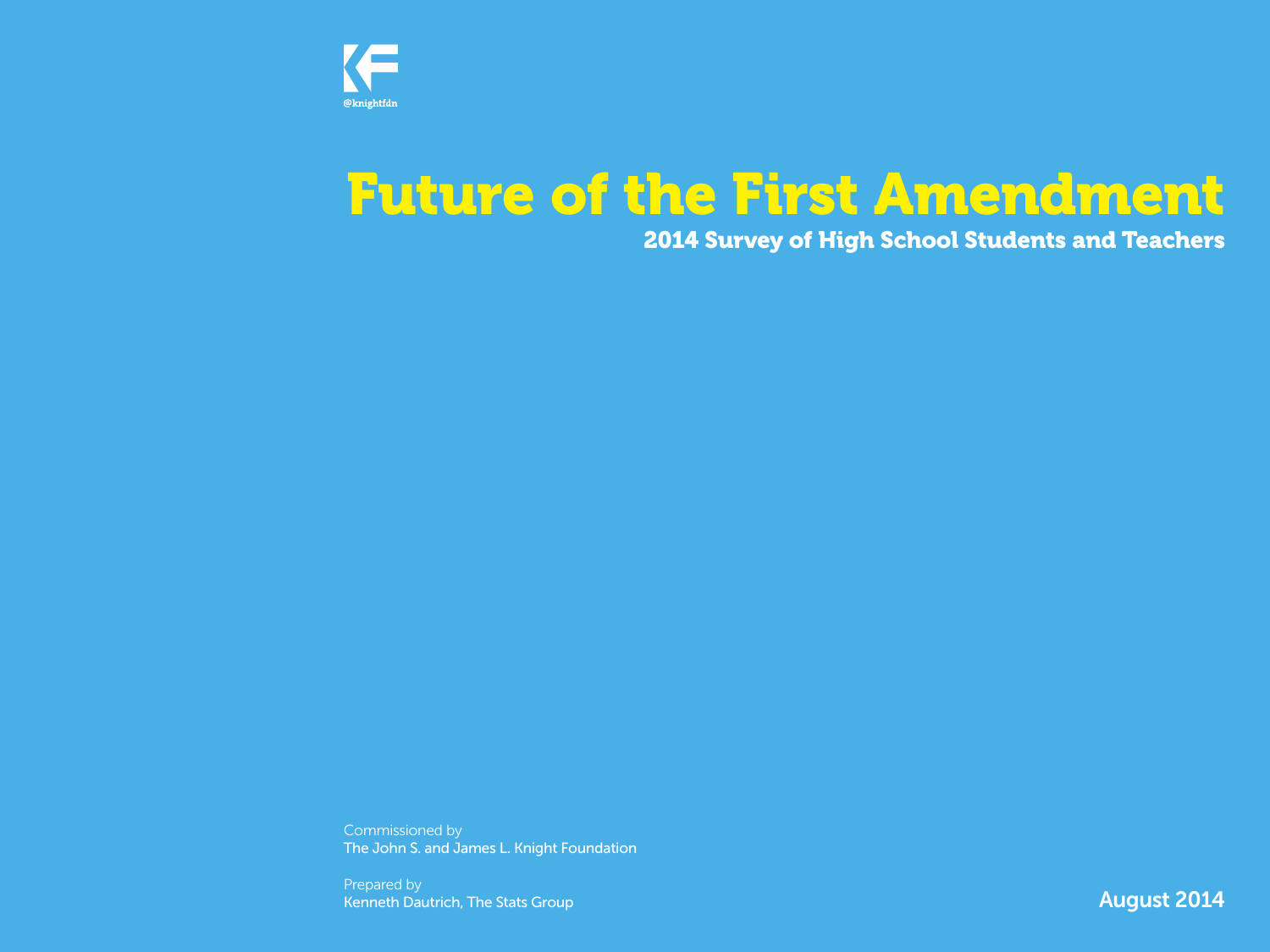"Congress shall make no law respecting an establishment of religion, or prohibiting the free exercise thereof; or abridging the freedom of speech, or of the press; or the right of the people peaceably to assemble, and to petition the Government for a redress of grievances."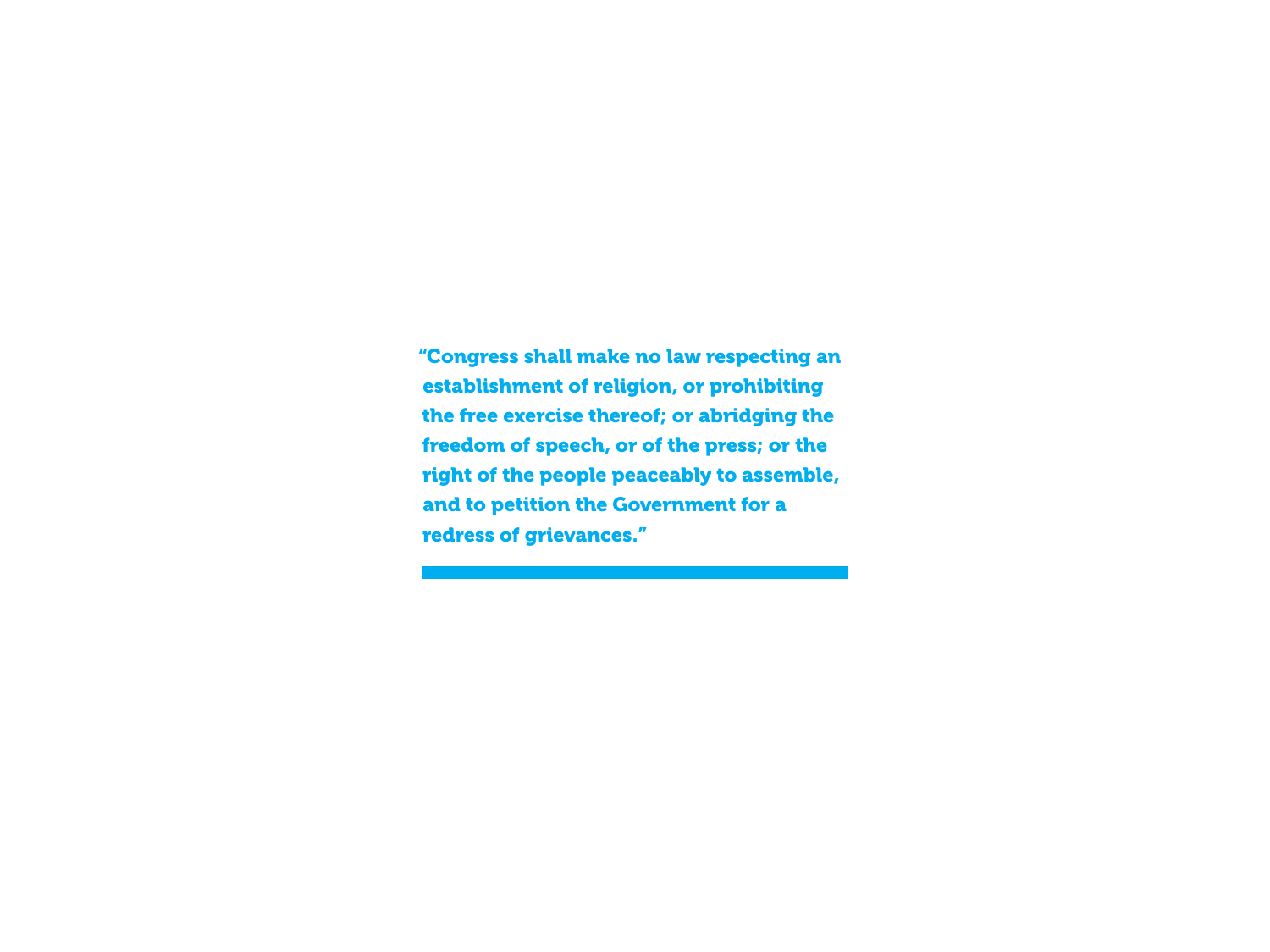# Future of the First Amendment

2014 Survey of High School Students and Teachers

## **Contents**

| <b>Foreword</b>              |    |
|------------------------------|----|
| <b>Executive Summary</b>     | 3  |
| <b>Detailed Findings</b>     | 4  |
| <b>Survey Methodology</b>    | 15 |
| <b>About the Author</b>      | 16 |
| <b>Student Questionnaire</b> | 17 |
| <b>Teacher Questionnaire</b> | 22 |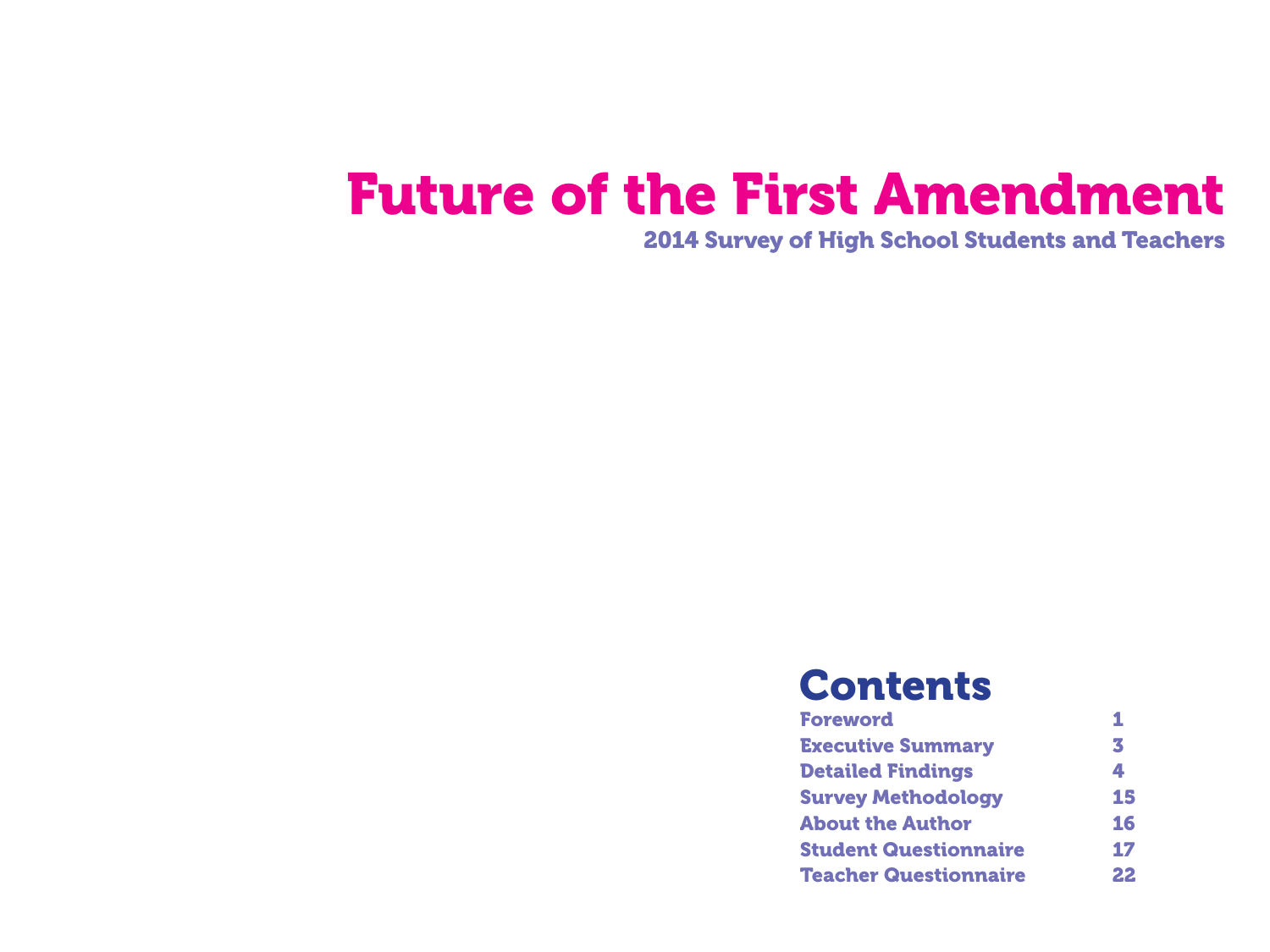### by Eric Newton

Over the past 10 years, Knight Foundation has funded five Future of the First Amendment surveys, each probing what American high school students know and think about our most fundamental freedoms.

Like those before it, this survey holds a surprise.

For the first time, American high school students show a greater overall appreciation for the First Amendment than do adults.

More students than ever before say they are thinking about the First Amendment. Nine in 10 say people should be able to express unpopular opinions; six in 10 say the press should not be censored by the government.

What happened? One explanation: the digital age. In 2011, Connecticut researcher Ken Dautrich found "a clear, positive relationship" between social media use and support for free expression. He now finds the same link between digital media use overall and the First Amendment.

Student news diets are increasingly digital, social and mobile. In 2007, for example, only 8 percent of students surveyed reported consuming news and information daily through mobile devices. This time around, 62 percent do—another all-time high.

As students become more and more connected to the neverending news streams in cyberspace, as they add their voices to the global conversation, is it any wonder they seem to know more, to care more, about the freedoms that make this possible?

That said, teaching still matters. Indiana's Jim Streisel, Dow Jones Newspaper Fund Journalism Teacher of the Year at Carmel High School, believes digital media works hand-inhand with the classroom. "If you're a kid who has always used social media, you're enjoying the freedom you have without thinking much about it," he said. "When you take a class, especially a media class, you start to understand what that means, of how the First Amendment is behind the scenes."

This year's Future of the First Amendment survey confirmed

that students who had a class dealing with the First Amendment—7 in 10 said they did—support freedom of expression in greater numbers.

Classes help even heavy media users. For example: 65% of the students who use digital news daily agreed strongly that people should be able to express unpopular opinions, but if they had a First Amendment-related class, the strong support for free speech rose to 69%. Same with students who consumed news daily via social networks: 57% strongly support unpopular opinions, but if they've also had a class, the support rises to 61%. Ditto with daily news consumers via mobile: without a class, 58%; with it, 62%.

Journalism teacher Streisel says it's important for classes to teach both media literacy and the First Amendment. That's the way it has always been in high school journalism classes. Students create media responsibly, learn about the First Amendment and emerge supporting freedom. But many of today's classes that teach about freedom do it from the view of social studies or history, not the most hands-on approach.

"In driver's ed," Streisel says, "we don't just show pictures of cars and say 'go drive one yourself'. We put an adult in there to help students learn. Social media is the same way."

The study raised other issues of concern. Most high school students say that First Amendment rights should apply to their school activities. But most teachers disagree. How can the First Amendment be taught without being allowed? In addition, most students oppose having their online activities monitored by business or spied upon by government. Yet few students (and few teachers) knew a lot about revelations that the National Security Agency collects vast amounts of domestic data from phone calls and emails.

Public opinion about the First Amendment matters. The views of the people form the context within which the U.S. Supreme Court interprets the amendment's meaning. Yet we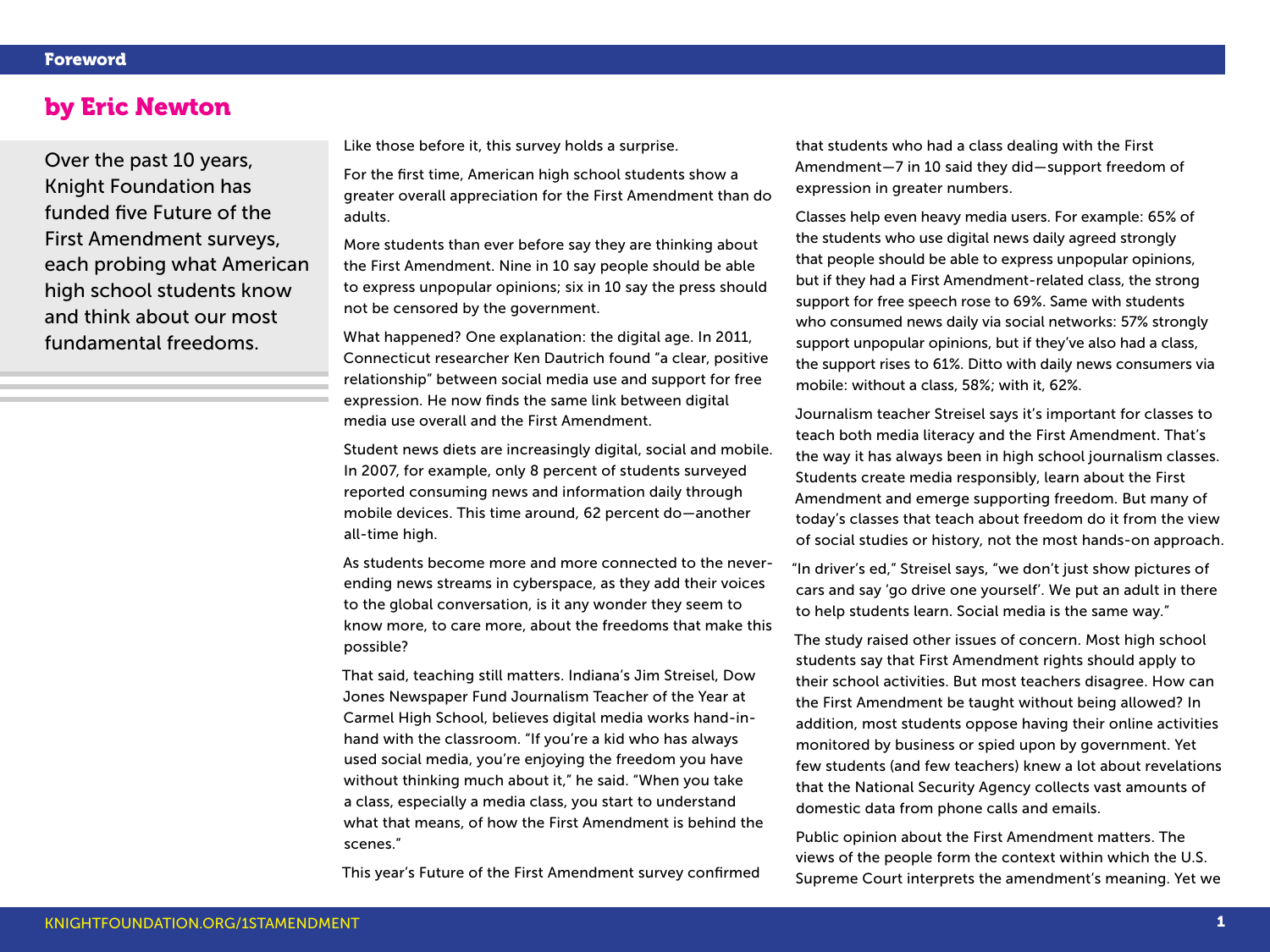know too well how volatile public opinion can be. After the 9/11 attacks, for example, adult support for the First Amendment plummeted; the public was willing to give up some freedom in the name of national security. Support bounced back, only to be sunk again after the 2013 Boston Marathon bombing.

Whether young people will turn their First Amendment support into new and resilient social rules and norms is an open question. But this new generation's overwhelming use of social and mobile media—forms of media it will shape as students grow older, in the best of all worlds influenced by good teachers—offers new hope that American values can live on in the 21st Century.

*Eric Newton, former managing editor of the Oakland Tribune and founding managing editor of the Newseum, is Knight Foundation's senior adviser to the president. Future of the First Amendment survey results can be found at knightfoundation. org/1stamendment.*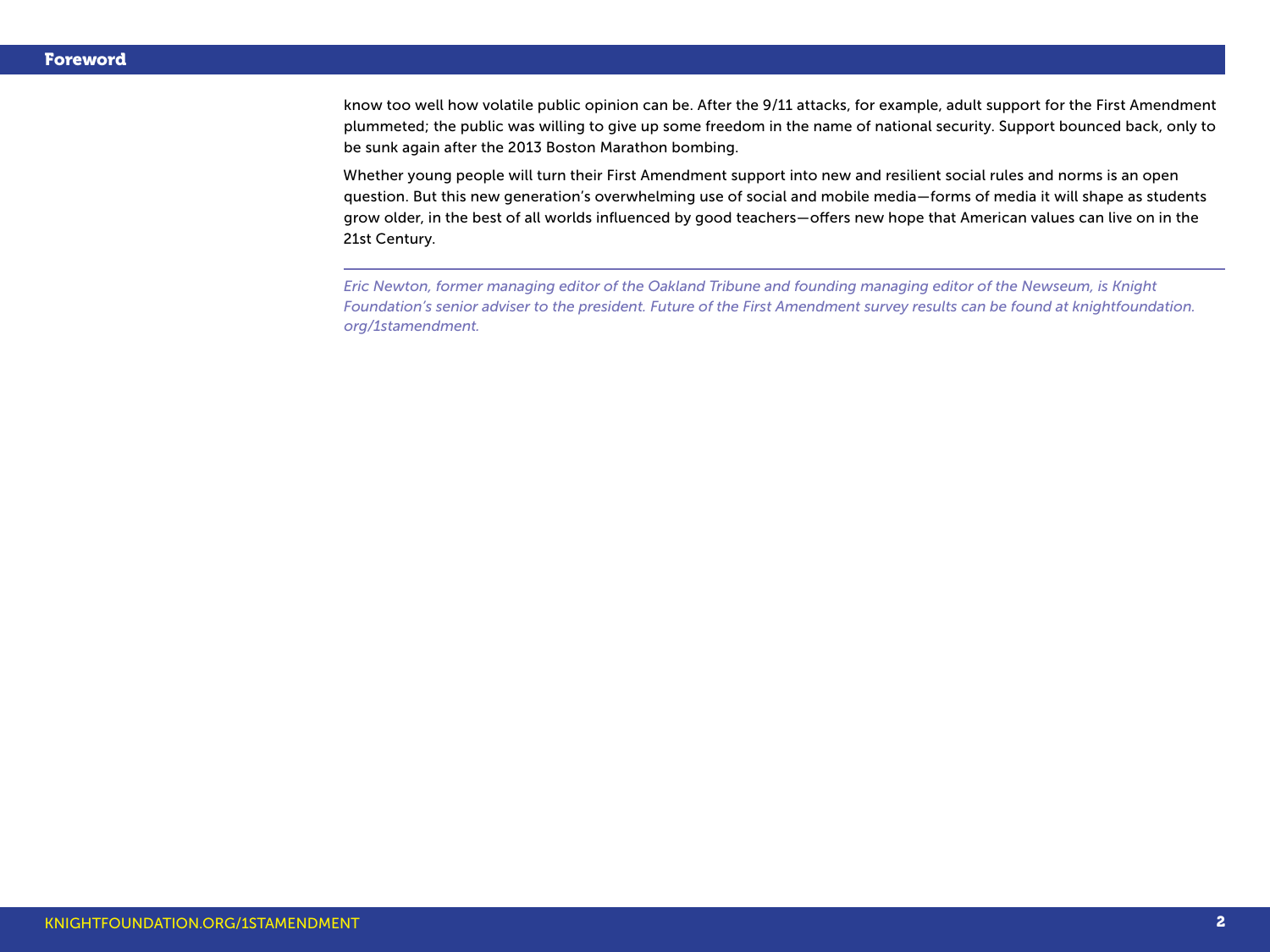Here are the key findings of the Knight Foundation's 2014 Future of the First Amendment study, which polled 10,463 high school students and 588 teachers:



*Details of the survey methodology may be found in the appendix to this report, along with the questionnaires used in the 2014 student and teacher surveys. The 2004, 2006, 2007 and 2011 Future of the First Amendment reports may be found at knightfoundation.org/publications*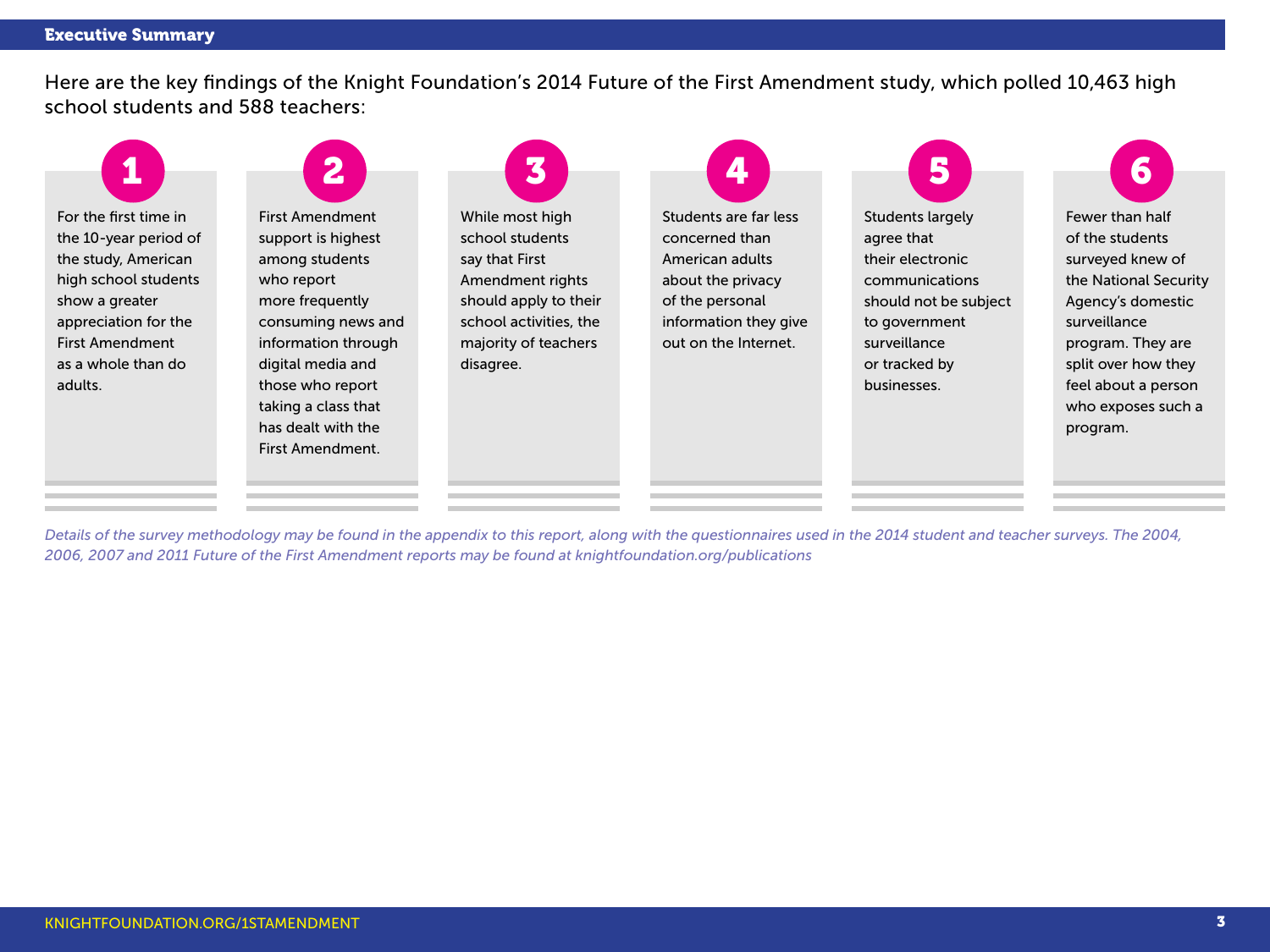#### Detailed Findings

## Key Finding 1

For the first time in the 10-year period of the study, American high school students show a greater appreciation for the First Amendment as a whole than do adults.

## Student vs. Adult Support

*% who say First Amendment goes too far*



American high school students have become more supportive of the First Amendment as a whole over the past decade. Today, only 24 percent say that the First Amendment goes too far in the rights it guarantees; many more students held that opinion in 2004 (35 percent) and 2006 (45 percent). In the surveys since 2006, students have increasingly rejected the idea that the First Amendment goes too far in the rights it guarantees.

The Newseum Institute tracks the opinions of American adults on First Amendment issues. Since several questions in the Knight survey are identical to those in the Newseum Institute survey, the views of American high school students can be compared with those of American adults. Interestingly, while 10 years ago students (35 percent) were more likely than adults (30 percent) to say that the First Amendment goes too far, today the roles are reversed: adults (38 percent) are more likely than students (24 percent) to feel this way.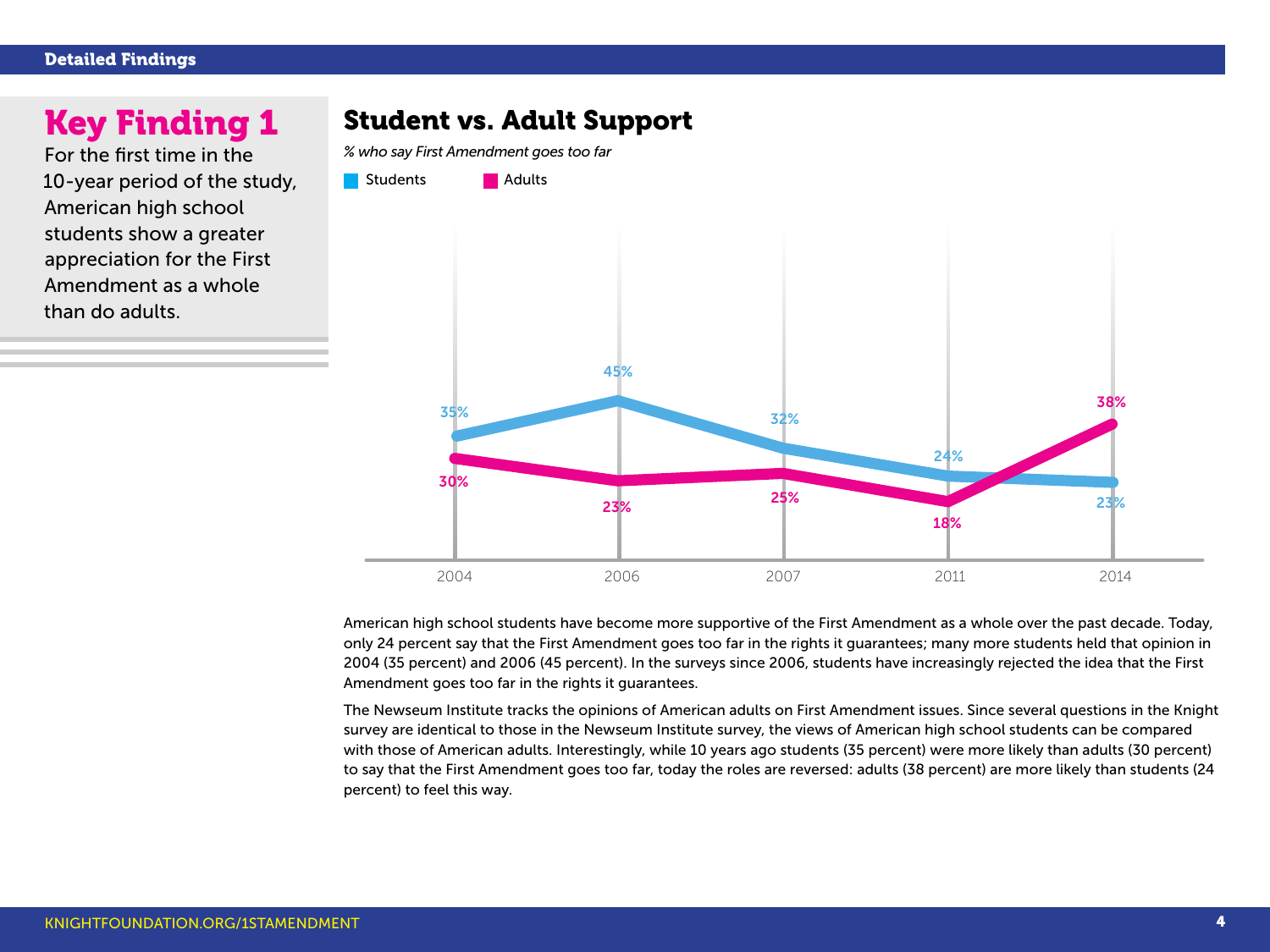## Student Support for First Amendment

*% who agree with key statements*

**People should be allowed to express** unpopular opinions. Newspapers should be allowed to publish freely without government approval of a story. **Musicians should be allowed to sing** songs with lyrics others might find offensive.



The Knight Foundation's Future of the First Amendment survey finds that students have become more supportive on other questions as well. For example, today 88 percent of students agree that people should be allowed to express unpopular opinions, compared with 83 percent who held that opinion 10 years ago and 76 percent who agreed in 2007.

Similarly, since 2004 more and more students have come to the opinion that newspapers should be allowed to publish freely without government approval of a story. Ten years ago this rejection of censorship was supported by 51 percent of students; today 61 percent feel that way.

Not every category is at an all-time high, however. Slightly fewer students this year than in 2011 believe people should be allowed to sing songs with lyrics that others might find offensive. And fewer students today than a decade ago believe people should be allowed to burn or deface the American flag as a political statement.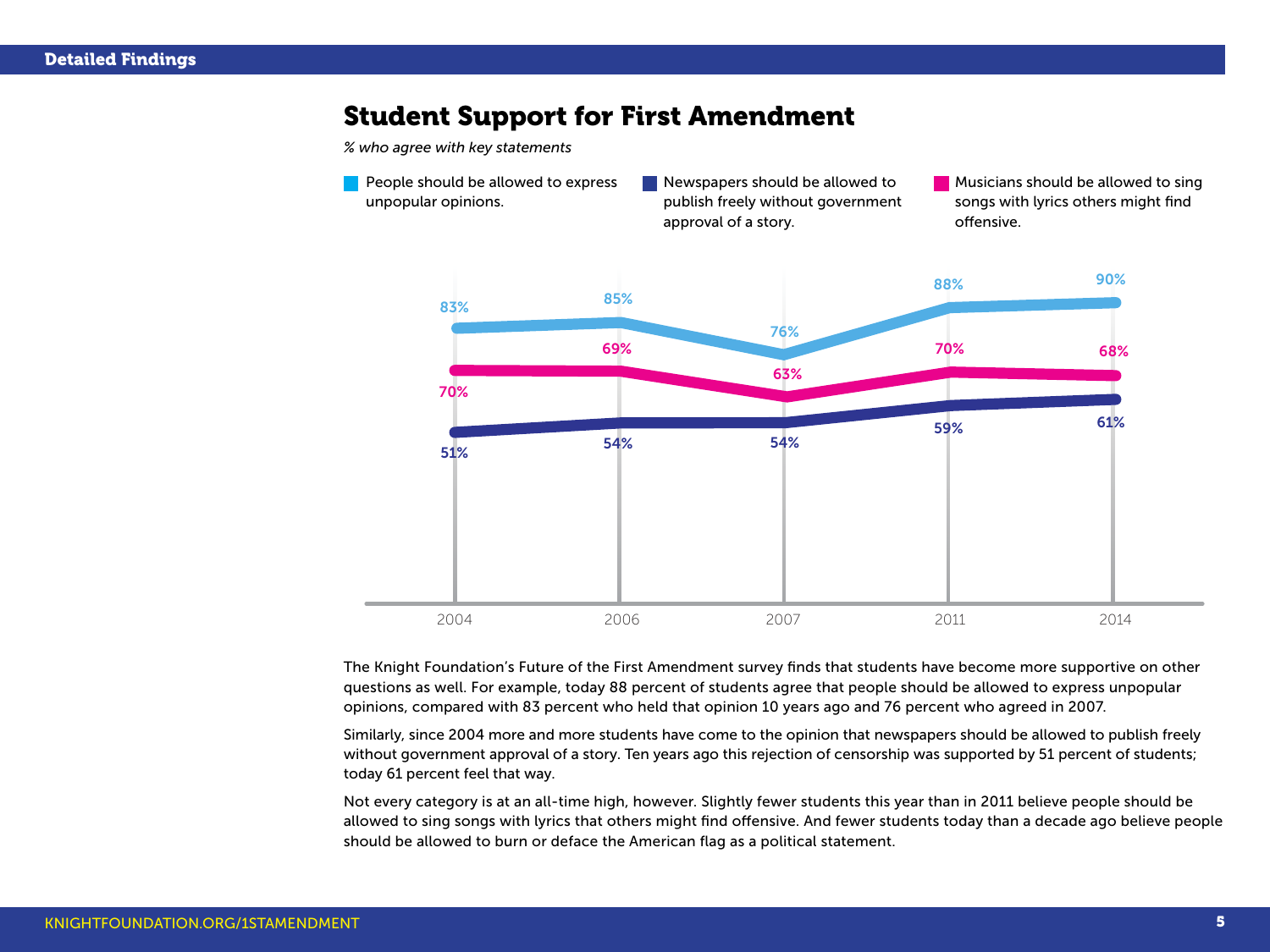First Amendment support is highest among students who report more frequently consuming news and information through digital media and those who report taking a class that has dealt with the First Amendment.

## Key Finding 2 First Amendment Support by Digital Media News Consumption

*% who strongly agree people should be allowed to express unpopular opinions*



A major finding in Knight's 2011 Future of the First Amendment study was that greater use of social media is related to greater support for the First Amendment. The 2014 study confirms and extends this finding, showing that students who more frequently use mobile devices to obtain news and information and more frequently consume news from online sources are more likely to support people's right to express unpopular opinions than students who don't frequently use mobile devices and online sources for those purposes.

Digital media, including social media, have become the dominant way today's high school students get news and information: 62 percent say they get news and information from mobile devices on at least a daily basis, and 62 percent say they use social media at least daily to get news and information. This compares to a much smaller share of students (35 percent) who get news on at least daily basis from television, and the tiny number (7 percent) who get news from a printed newspaper.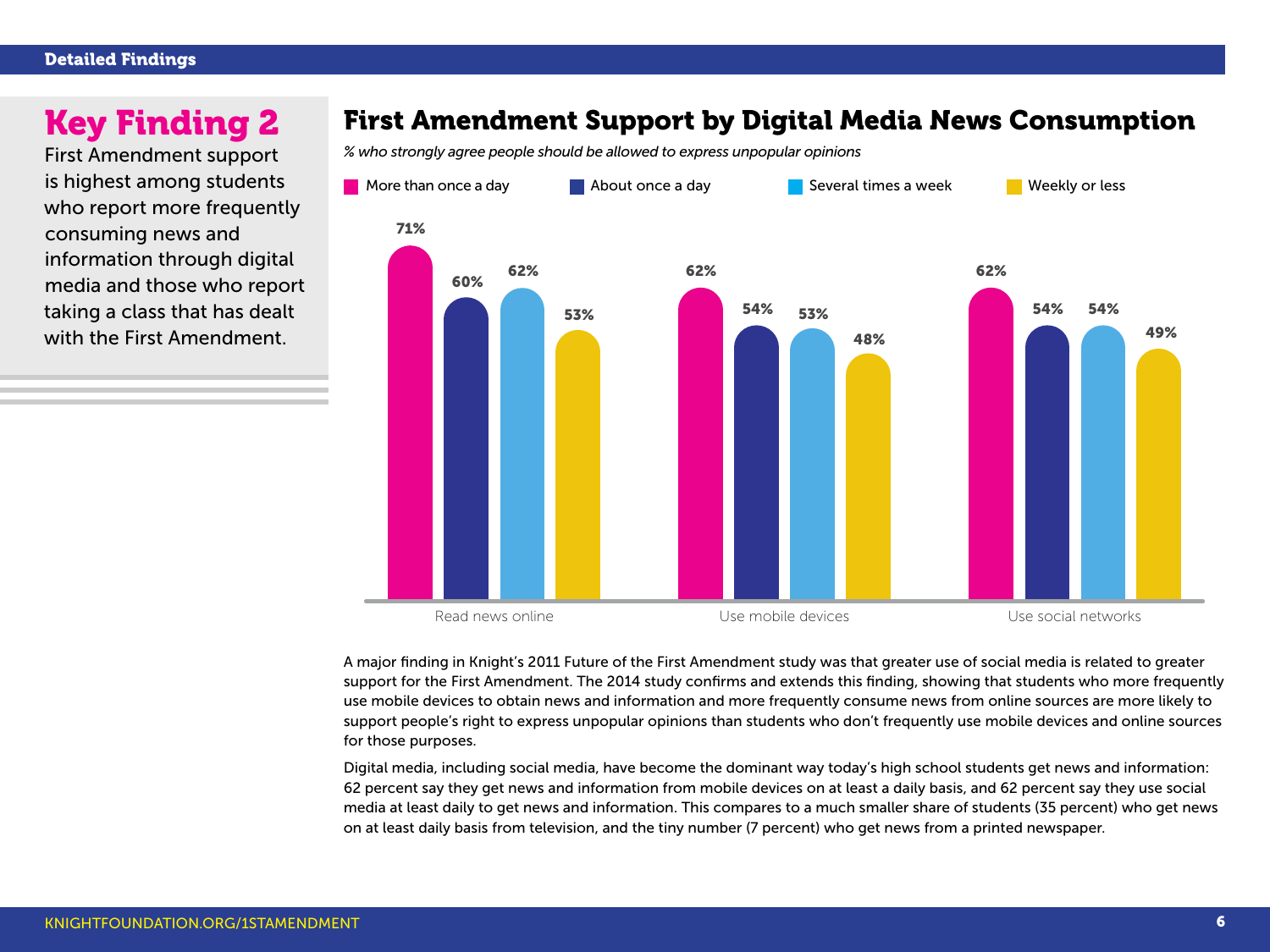Students who take a class dealing with the First Amendment also are more likely to support First Amendment rights. From 2004 through 2014, the percentage of students saying that they have taken First Amendment classes has increased from 58 percent to 70 percent. Students who take such classes are more likely to support the First Amendment; the 2014 survey finds that 58 percent of students who have taken First Amendment courses disagree that the First Amendment goes too far in the rights that it guarantees compared with 47 percent of students who have not taken such courses.

Daily digital media users were even more likely to support fundamental freedoms if they also had a First Amendment-related class. Among students who use mobile devices to get news daily, 58% percent strongly agreed that people should be able to express unpopular opinions. But if you look at the students who use mobile devices daily and had a First Amendment class, the number goes up to 62%. The same happens with daily social network users: 57% strongly support unpopular opinions without a class, 61% strongly support them with a class. Of daily users of online news generally, 65% support unpopular opinions without a class, but 69% support them with a class.

Teachers who have taught a First Amendment class are also more likely to support the First Amendment, with nearly nine in 10 disagreeing that it goes too far (88 percent) compared with teachers who do not teach First Amendment classes (72 percent).

Male students exhibit stronger support for First Amendment rights than female students based on several statements in the survey including: *Newspapers should be allowed to publish freely without government approval of a story* (68 percent male agreement, 53 percent female); *Online websites should be allowed to publish freely without government approval of the content* (66 percent male vs. 52 percent female); *Musicians should be allowed to sing songs with lyrics that others might find offensive* (73 percent male vs. 63 percent female).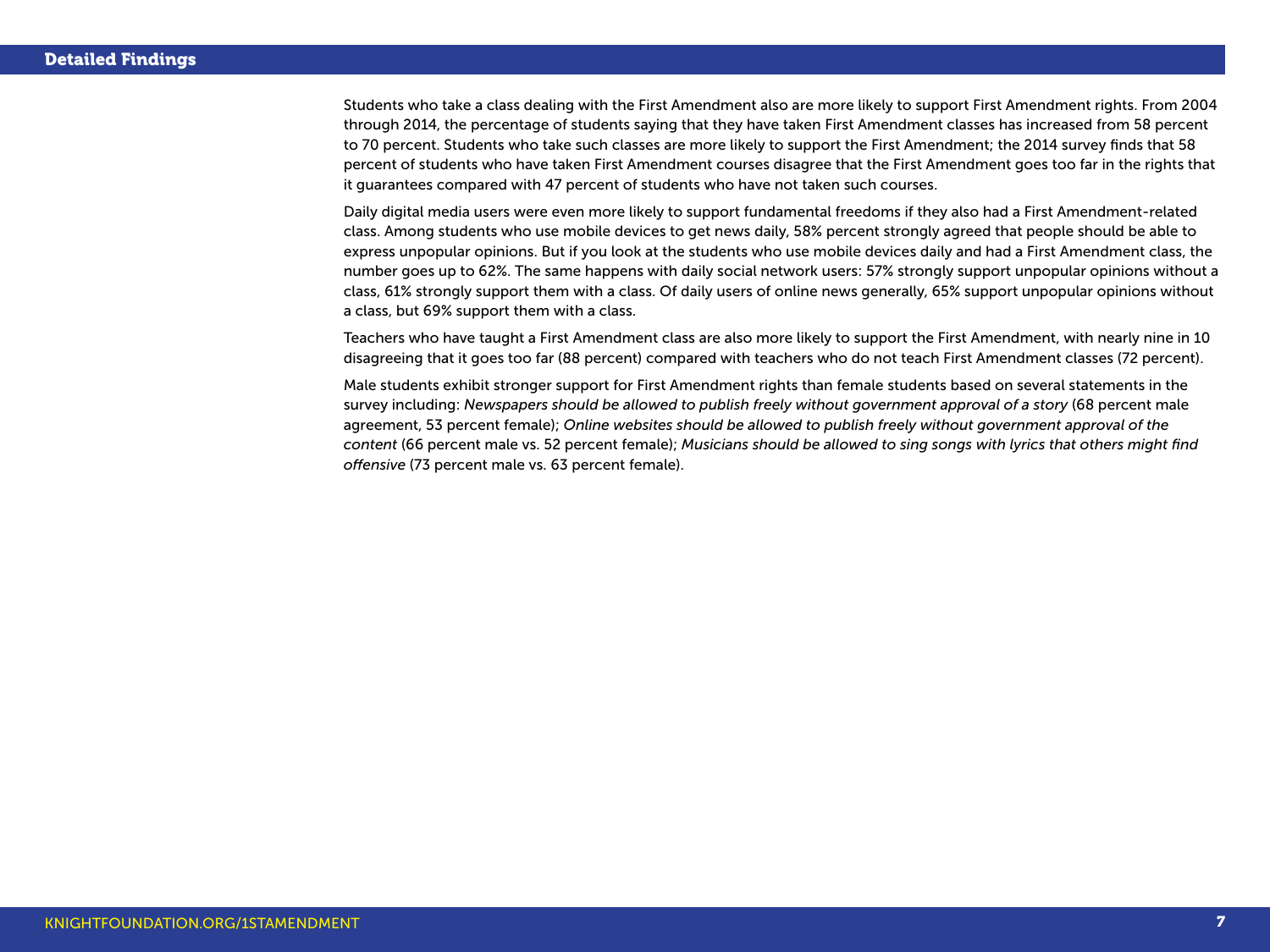#### Detailed Findings

## Key Finding 3

While most high school students say that First Amendment rights should apply to their school activities, the majority of teachers disagree.

"Students should be allowed to express their opinions about teachers and school administrators on Facebook without worrying about being punished by school administrators for what they say."



"High school students should be allowed to report on controversial issues in their student newspapers without the approval of school authorities."



Students tend to be supportive of First Amendment freedoms they can relate to personally. More than six in 10 students agree, for example, that they should be allowed to express their opinions about teachers and school administrators on Facebook without worrying about being punished by school authorities for what they post. More than six in 10 also agree that high school students should be allowed to report on controversial issues in their school newspaper without the approval of school authorities.

Teachers, meanwhile, are far more reluctant to support these freedoms for students. Fully two-thirds of teachers disagree that students should be held harmless for what they say about teachers and administrators on Facebook. And 57 percent disagree that students should be allowed to report on controversial issues in their school newspaper without the approval of school authorities.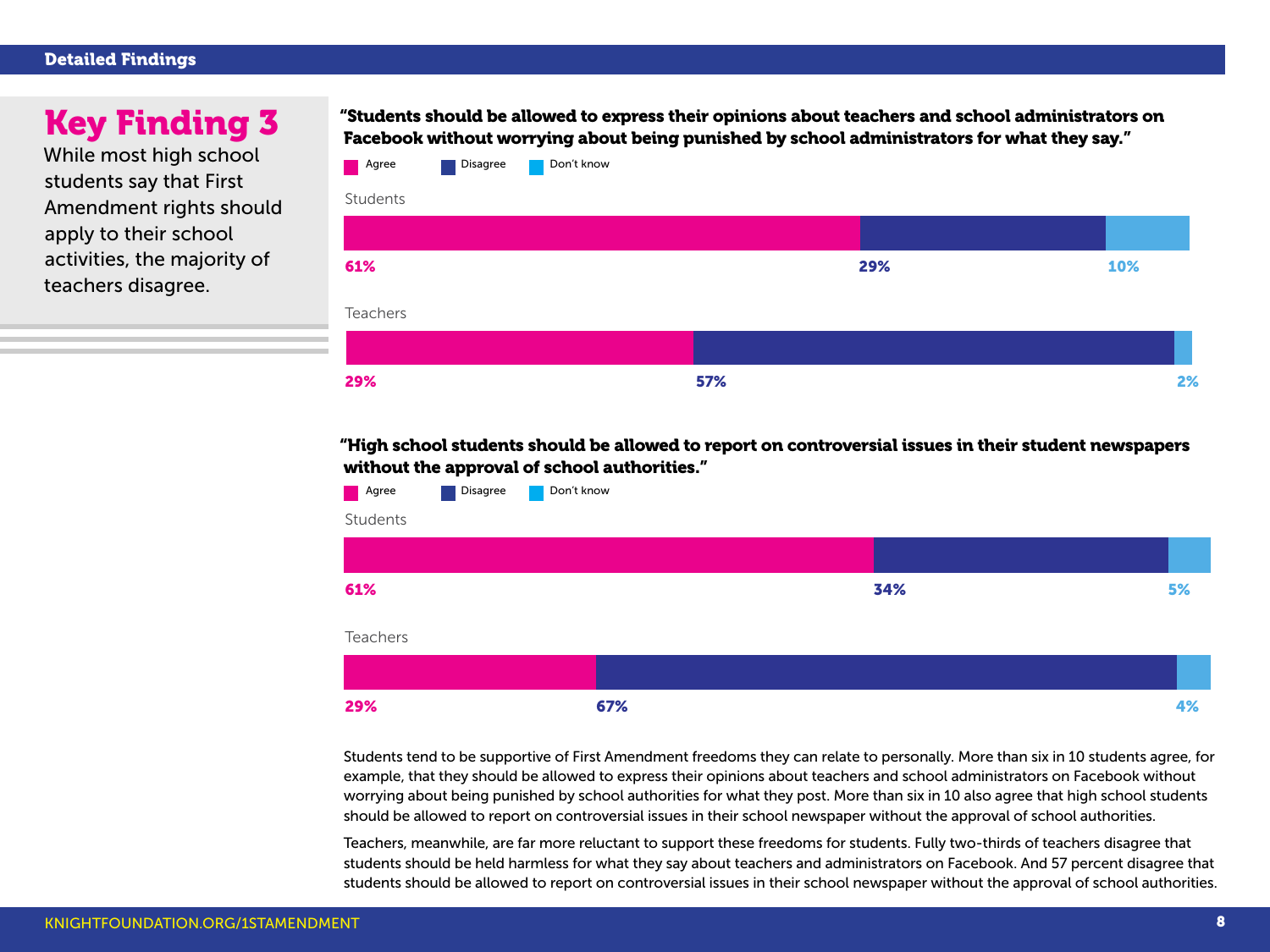

"Which one of the five rights in the First Amendment is the most important to you?"

While students clearly identify free speech as the most important First Amendment freedom, teachers are about as likely to mention freedom of speech (40 percent) and freedom of religion (42 percent) as the most important right to them.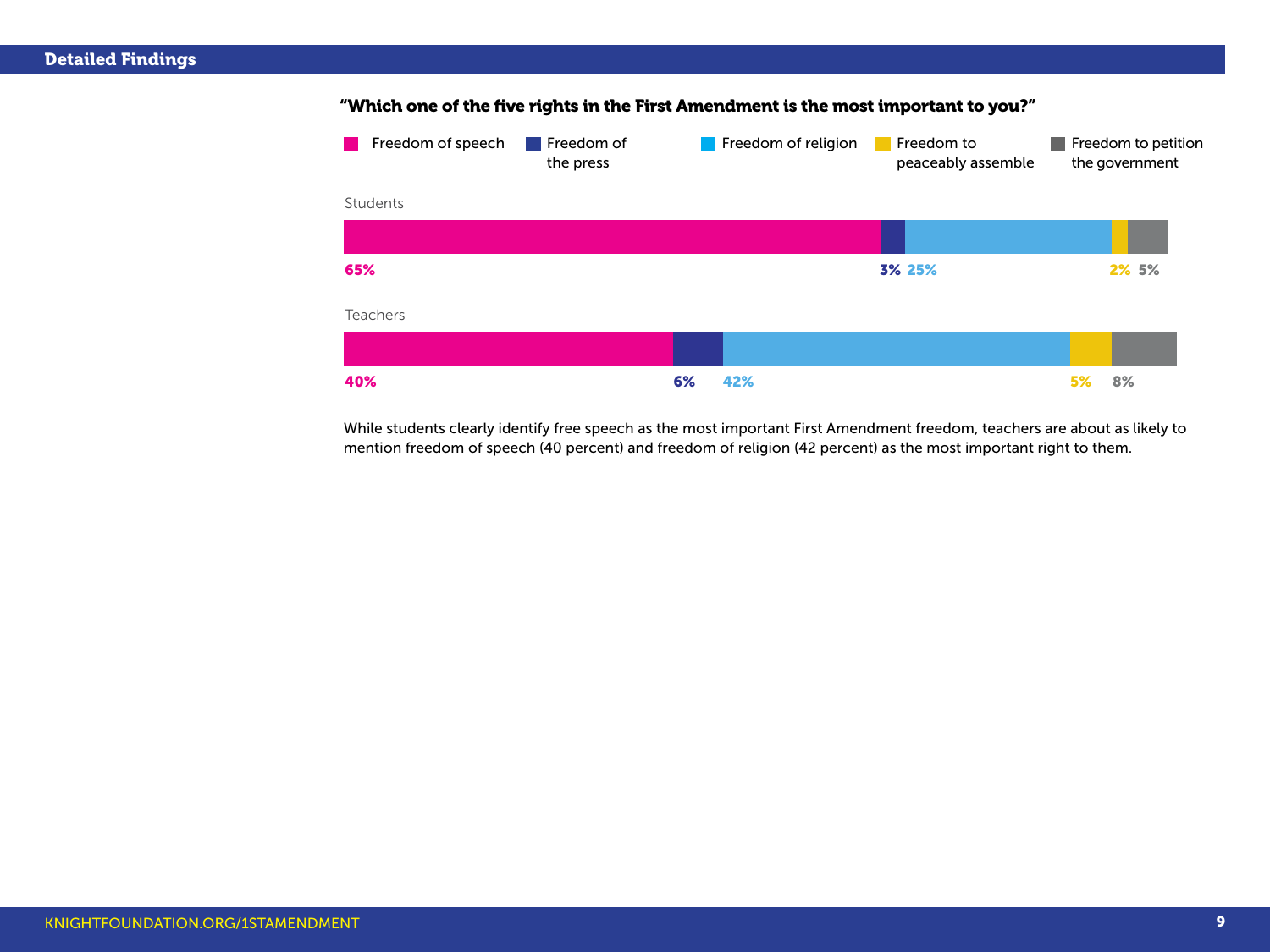#### Detailed Findings

Students are far less concerned than are American adults about the privacy of the personal information they give out on the Internet.



*The Gallup question wording is: "How concerned are you personally about the privacy of personal information you give out on the Internet, as well as privacy regarding what you do on the Internet: very concerned, somewhat concerned, not too concerned or not at all concerned?"*

Less than one-third of students are very concerned about the privacy of the information they give out on the Internet. Yet a Gallup Poll of American adults conducted in October 2013 found that fully 48 percent—20 points higher than the students in our survey—were very concerned about the privacy of the information they provide on the Internet. High school teachers are even more concerned: 52 percent of them report being very concerned about their Internet privacy.

Students differ on the issue of Internet privacy by gender, with 75 percent of female students being at least somewhat concerned about this, compared with 66 percent of male students.

When asked specifically how important it is that the content they post online be private and available only to those to whom they want it to be available, 44 percent of the students say that is very important. Among teachers, 73 percent—29 points higher than their students—consider the privacy of their own online content to be very important.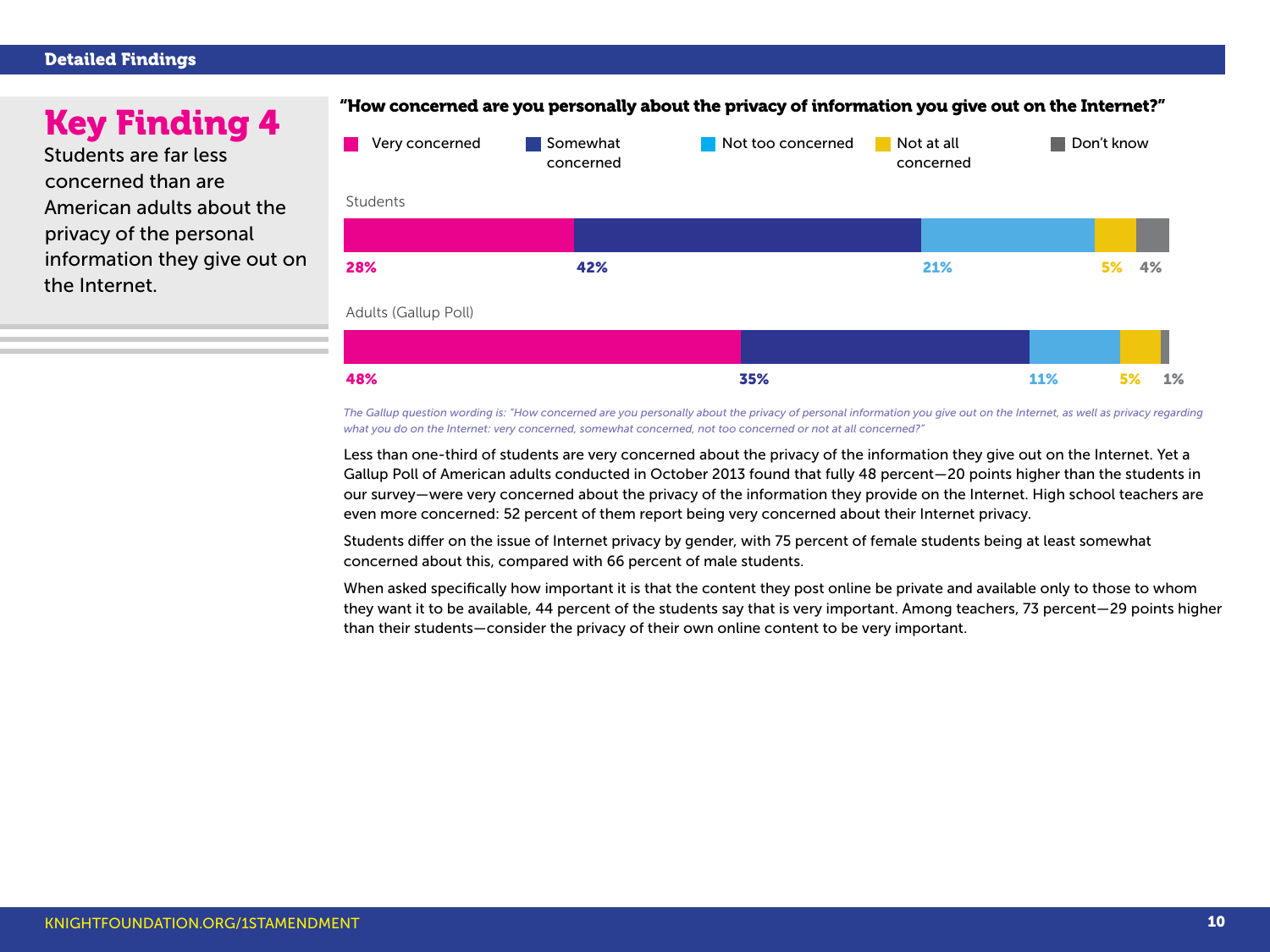"People should be allowed to post their own videos/photographs on the Internet without anyone's permission, including those who are in the videos/photographs."



Teachers (86 percent) are more likely than students (61 percent) to disagree that people should be allowed to post photos and videos without permission of those who are depicted in the photos and videos.

"When you post a picture on a social networking site, do you think that others should be allowed to use and distribute that picture without your permission?"

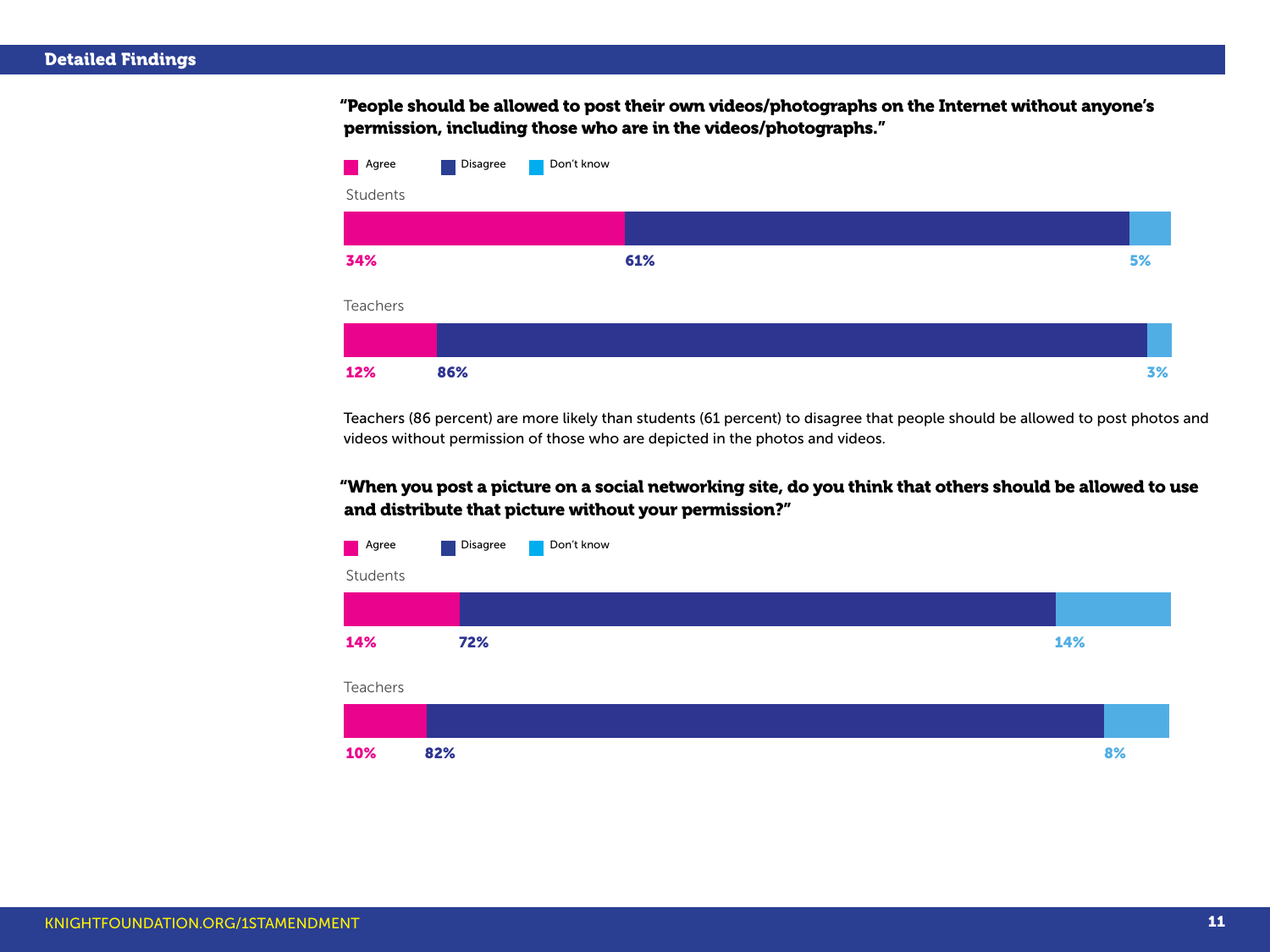#### Detailed Findings

Students largely agree that their electronic communications should not be subject to government surveillance or tracked by businesses



"The government should be allowed to spy on anyone's online messages and phone calls as a way of identifying possible terrorists."



By a large margin students do not want the government to monitor their computer or phone communications. When terrorism is cited as the reason, the margin falls, though most students still do not approve of surveillance. They worry about this issue: about one-in-five students have not made a phone call or sent an online message or text because they thought the government might be secretly monitoring calls and online activity.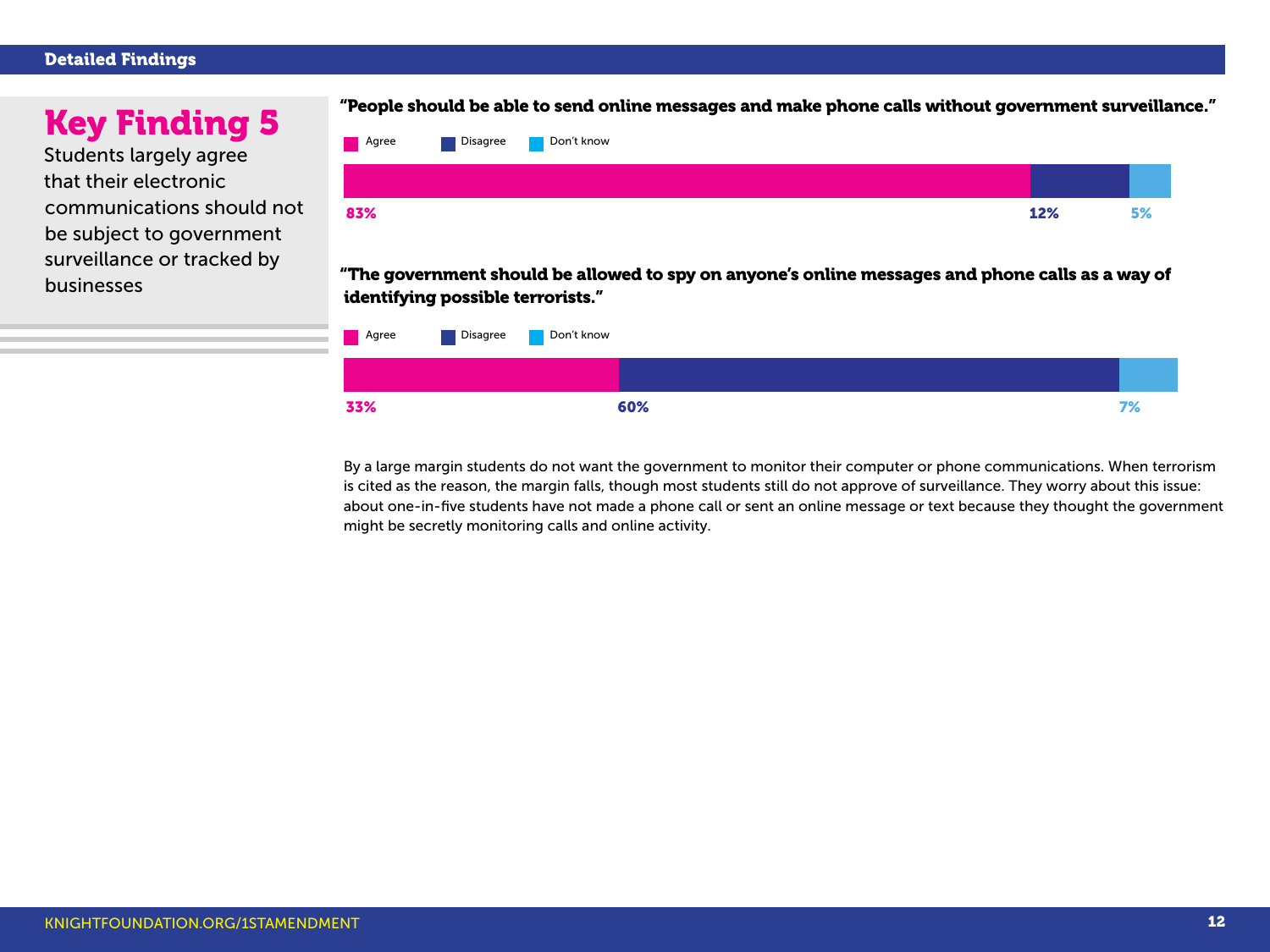#### "Consumers should be able to search online without businesses tracking their activity."



"Businesses should be allowed to track your searches online to personalize your search results and sell you products."

| Agree | Disagree | Don't know |    |
|-------|----------|------------|----|
|       |          |            |    |
| 20%   |          | 71%        | 9% |

By majorities almost as large as the one opposed to government surveillance, students also felt their online activity should not be tracked by businesses.

Students do not want business tracking them even if it resulted in personalized search results and product targeting—two common practices. Teachers (87 percent) are even more likely than students (71 percent) to disagree that businesses should be allowed to track their online activity.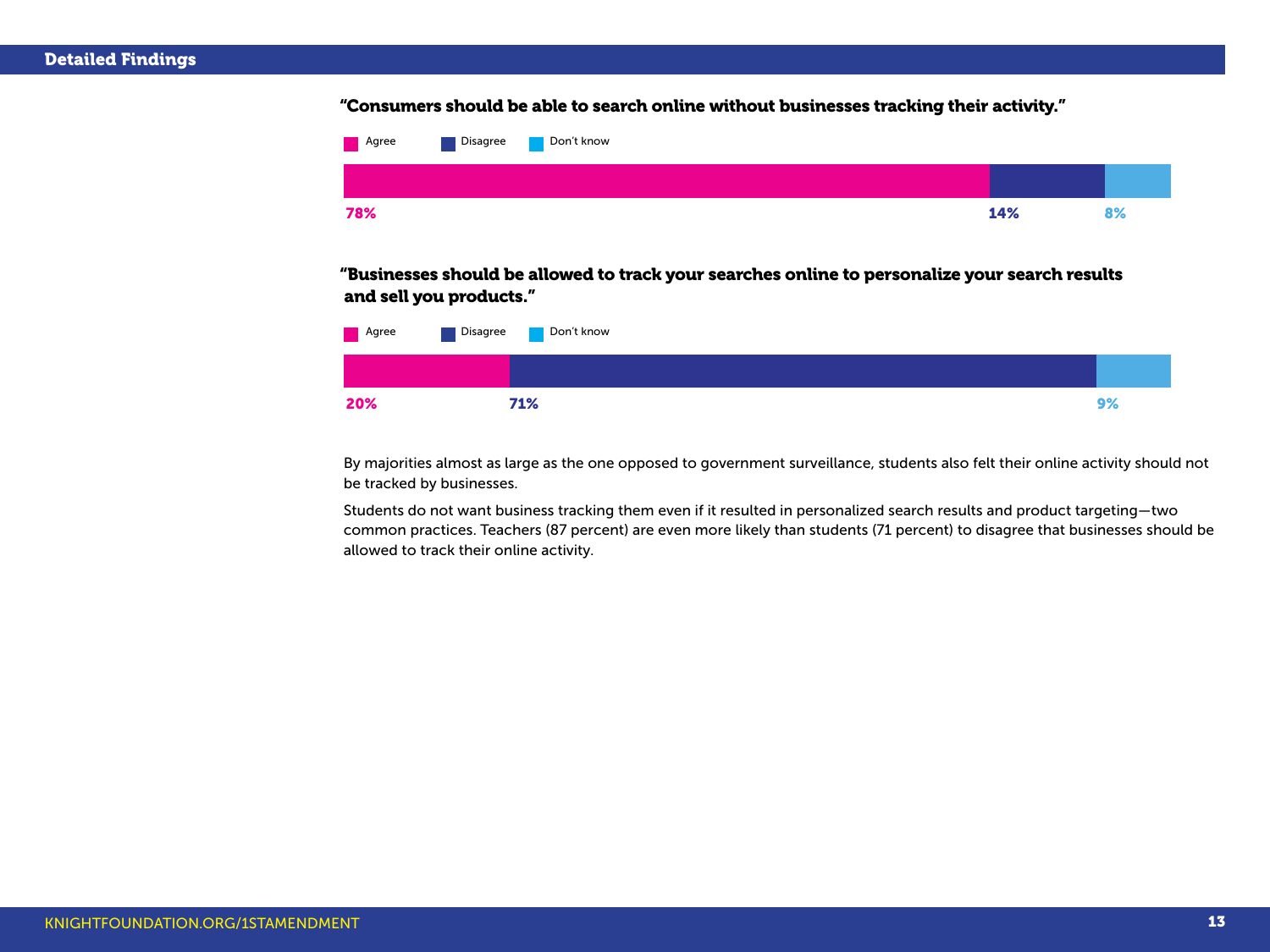#### Detailed Findings

Fewer than half of the students surveyed knew of the National Security Agency's domestic surveillance program. They are split over how they feel about a person who exposes such a program.



Students have a low level of familiarity with the National Security Agency (NSA) surveillance of Americans: Nearly half (47 percent) say they have read or heard little or nothing about the story, and 10 percent don't know enough about it to even answer the question.

Teachers also reported low levels of knowledge about the NSA affair: 37 percent report low awareness of the story. Teachers who report instructing a class that deals with the First Amendment are much more aware of the NSA surveillance story: 78 percent have at least some knowledge of it, compared with 56 percent of teachers who don't teach First Amendment content.

Students were split when asked, "Would you approve or disapprove of the actions of a person who exposed a secret government program that monitors all phone and Internet communications in a search for terrorists?" with 36 percent saying they would approve while 29 percent would disapprove and the remainder did not know.

However, students with higher awareness of the NSA affair are much more likely to approve of the actions of someone who exposed government secret programs. Specifically, 56 percent of those with a lot of awareness approve of this conduct, compared with 44 percent of those with some awareness, 30 percent of those with a little awareness, and only 26 percent of those with no awareness.

Also, those who consume news more frequently (and so are more likely to have learned about Edward Snowden, the onetime NSA contractor who leaked the information about the NSA's activities) are much more likely to approve of the actions of a person who exposes a government secret program. For example, 39 percent of those who get news daily approve of whistleblowing, compared with 25 percent who infrequently get news.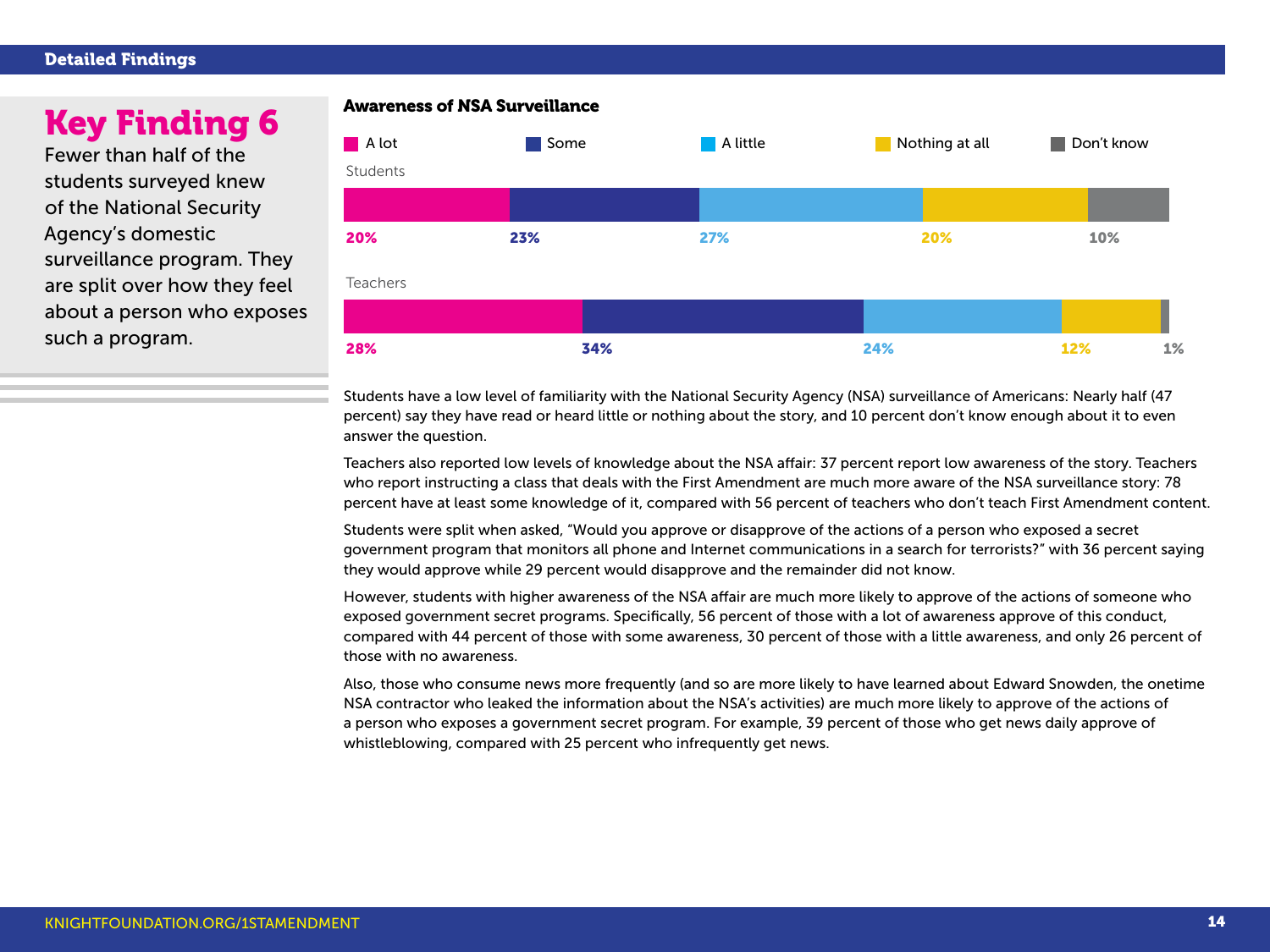Survey Methodology This project was designed by Kenneth Dautrich, who is also responsible for the survey analysis and writing of this report.

This survey is the fifth in a series of surveys of high school students and teachers sponsored by Knight Foundation. Prior surveys were conducted in 2004, 2006, 2007 and 2011. The initial survey in 2004 sampled over 300 high schools in the U.S. For the 2006, 2007, 2011 and 2014 surveys, schools were randomly sampled from the list of schools that participated in the 2004 survey.

The overall design for conducting this project featured a multi-stage cluster sampling methodology. Employing this technique produced a scientific, and thus generalizable, survey of both public and private high school students and teachers in the United States. This technique involved drawing a representative national sample of 50 high schools in the United States. Survey questions were vetted with both high school educators and those familiar with media literacy.

For each of these 50 schools, a phone call was placed to the school principal, asking if the school would be willing to participate in the project. Thirty-one principals agreed to have their schools participate in the survey—a high response rate of 62 percent, thus enhancing our confidence that the sample is a highly representative one. The principals coordinated the administration of surveys to all students and teachers in their school.

Copies of the surveys that were administered to students and teachers may be found in the appendix to this report. In this survey, the word "news" is defined as it is in the Free Merriam-Webster dictionary, meaning "new information or a report about something that has recently happened."

The field period for the survey began in March 2014 and closed in June 2014.

In total, 10,463 students and 588 teachers completed the questionnaires.

For the student survey, the results are accurate to within plus or minus 1 percentage point at the 95 percent level of confidence. For the teachers, the results are accurate to within plus or minus 4 percentage points.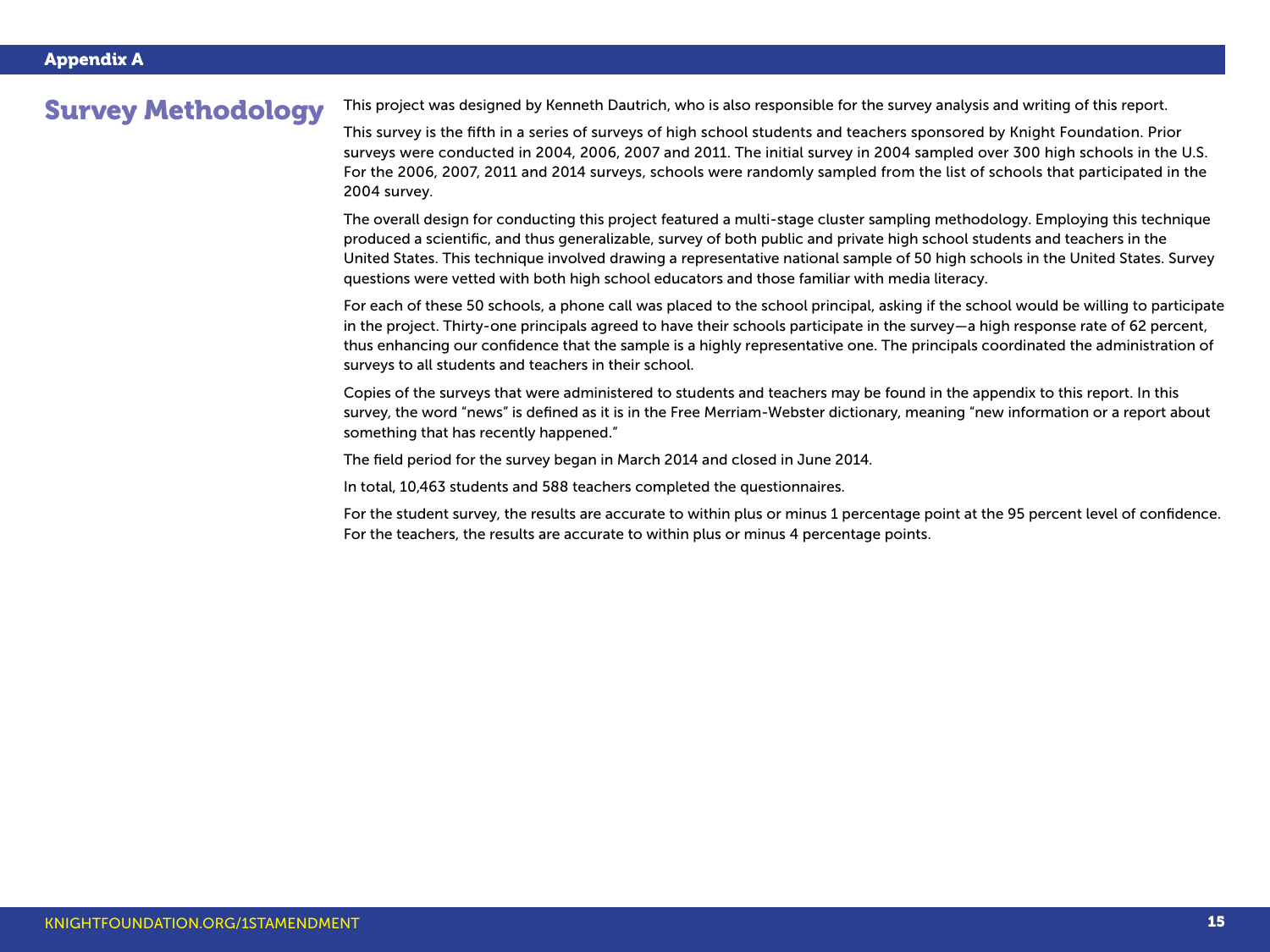About the Author Professor Kenneth Dautrich is president of The Stats Group in Storrs, Connecticut. He teaches public opinion and public policy at the University of Connecticut.

> He is co-author of several books, including "The Enduring Democracy" (Wadsworth, 2013), "The Future of the First Amendment" (Roman and Littlefield, 2008), "The First Amendment and the Media in the Court of Public Opinion" (Cambridge University Press, 2002), and "How the News Media Fail American Voters" (Columbia University Press, 1999).

Dautrich founded and formerly directed the Center for Survey Research and Analysis at the University of Connecticut and has been a senior research fellow at the Heldrich Center for Workforce Development at Rutgers University as well as a research fellow at the Media Studies Center at Columbia University.

His professional credits include conducting a series of polls for Time magazine on the 2004 and 2008 presidential elections and being an election night poll analyst at NBC News and a public broadcasting commentator on the presidential election process.

He has conducted an annual survey on the "State of the First Amendment" for the Newseum Institute since 1997.

He has a Ph.D. in political science from Rutgers University.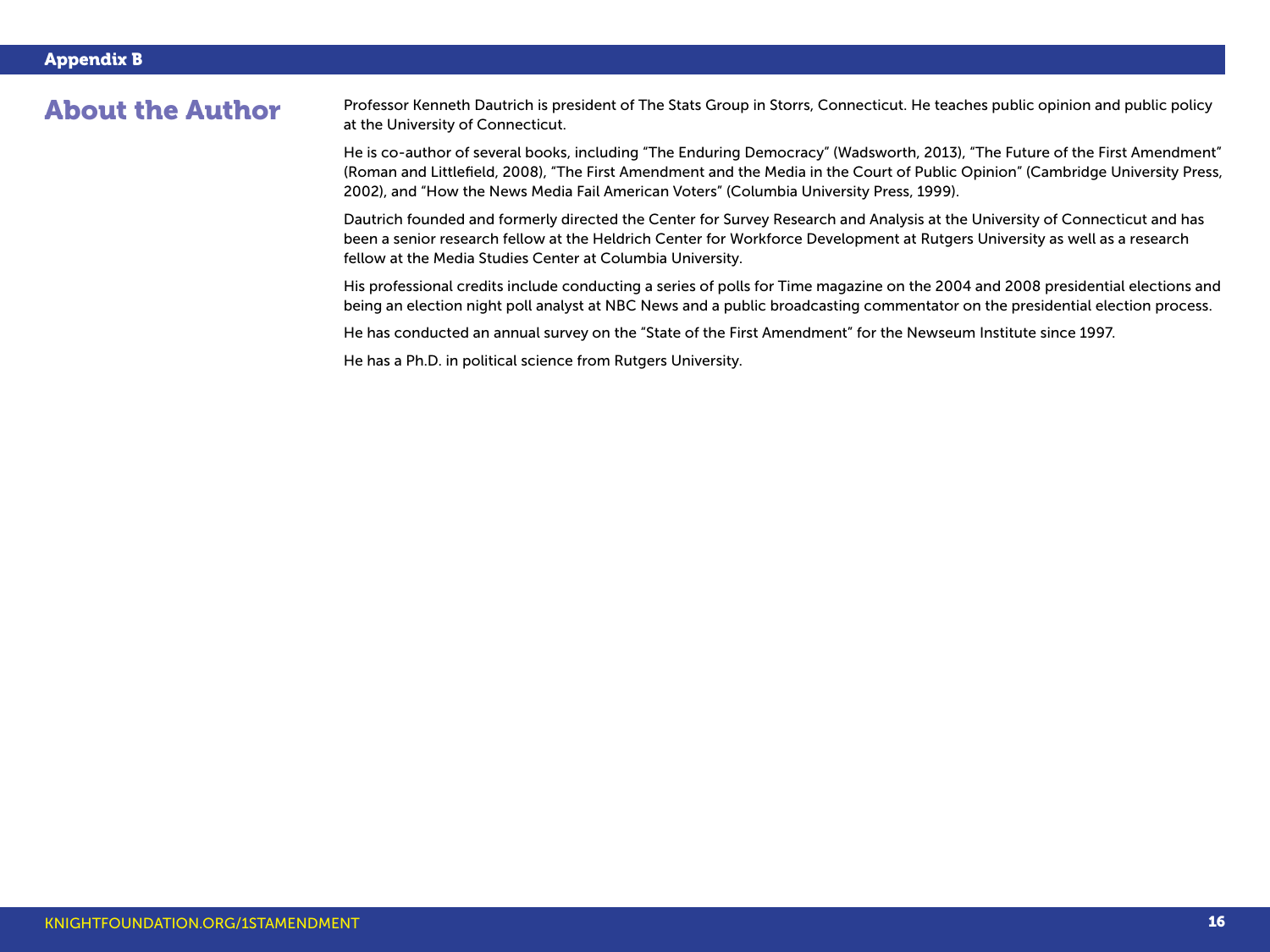## Student Questionnaire

|      | 9th | 10 <sup>th</sup> | 11 <sup>th</sup> | 12 <sup>th</sup> |
|------|-----|------------------|------------------|------------------|
| 2014 | 26% | 29%              | 23%              | 22%              |
| 2011 | 30% | 28%              | 25%              | 18%              |
| 2007 | 29% | 29%              | 27%              | 15%              |
| 2006 | 30% | 27%              | 24%              | 18%              |
| 2004 | 29% | 27%              | 23%              | 19%              |

1. What grade are you currently in (please check one box below) 2. How often do you get news, meaning new information or a report about something that has recently happened?

| once a day | More than About once<br>a day | <b>Several</b><br>times a<br>week | <b>About once</b><br>a week | Less than<br>once a week | <b>Never</b> |  |
|------------|-------------------------------|-----------------------------------|-----------------------------|--------------------------|--------------|--|
| 27%        | 32%                           | 21%                               | $11\%$                      | 6%                       | 3%           |  |

3. How often, if at all, do you do each of the following:

|                                                                                  | <b>More than</b><br>once a day | <b>About once</b><br>a day | <b>Several</b><br>times<br>a week | <b>About once</b><br>a week | Less than<br>once<br>a week | <b>Never</b> |
|----------------------------------------------------------------------------------|--------------------------------|----------------------------|-----------------------------------|-----------------------------|-----------------------------|--------------|
| Get news and information from mobile<br>devices such as smartphones and tablets? | 40%                            | 21%                        | 13%                               | 9%                          | 8%                          | 9%           |
| Use online social networks to get news<br>and information?                       | 40%                            | 18%                        | 14%                               | 9%                          | 9%                          | 10%          |
| Receive text messages that include news<br>or information?                       | 14%                            | 10%                        | 10%                               | 12%                         | 16%                         | 39%          |
| Read a news article online.                                                      | 8%                             | 11%                        | 14%                               | 20%                         | 25%                         | 22%          |
| Read a news article in print.                                                    | 3%                             | 5%                         | 9%                                | 16%                         | 32%                         | 36%          |
| Watch a news story on TV.                                                        | 13%                            | 23%                        | 22%                               | 19%                         | 15%                         | 10%          |
| Watch a video news story online.                                                 | 7%                             | 11%                        | 16%                               | 20%                         | 26%                         | 21%          |
| Read a printed non-fiction book.                                                 | 4%                             | 5%                         | 7%                                | 10%                         | 39%                         | 36%          |
| Read an electronic non-fiction book.                                             | 3%                             | 3%                         | 4%                                | 7%                          | 26%                         | 57%          |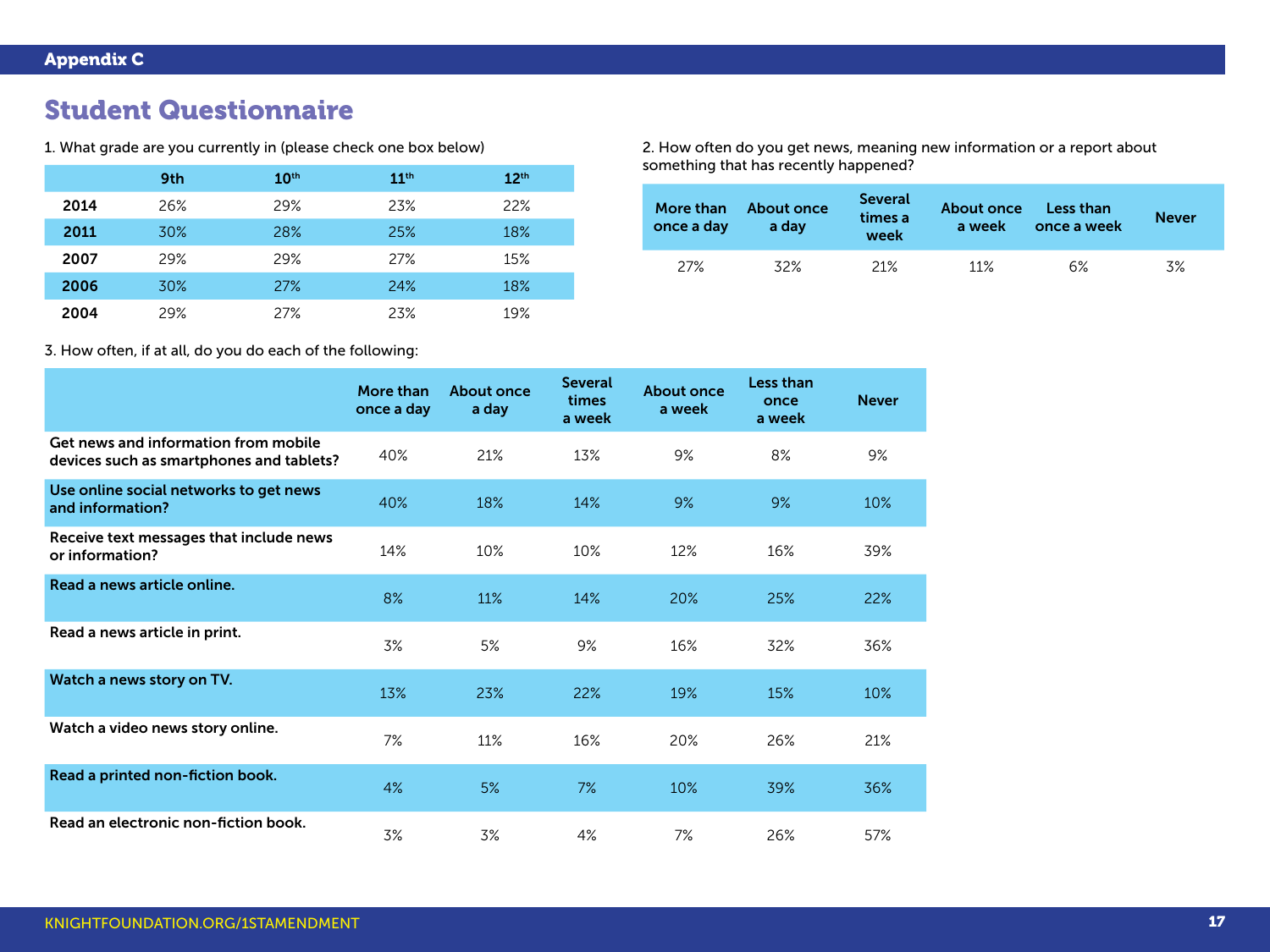| People should be allowed to express unpopular opinions. |                       |                     |                        |                          |                   |  |  |  |
|---------------------------------------------------------|-----------------------|---------------------|------------------------|--------------------------|-------------------|--|--|--|
|                                                         | <b>Strongly Agree</b> | <b>Mildly Agree</b> | <b>Mildly Disagree</b> | <b>Strongly Disagree</b> | <b>Don't Know</b> |  |  |  |
| 2014                                                    | 56%                   | 34%                 | 4%                     | $1\%$                    | 5%                |  |  |  |
| 2011                                                    | 52%                   | 36%                 | 5%                     | 1%                       | 6%                |  |  |  |
| 2007                                                    | 43%                   | 33%                 | 8%                     | 4%                       | 12%               |  |  |  |
| 2006                                                    | 52%                   | 33%                 | 5%                     | 2%                       | 10%               |  |  |  |
| 2004                                                    | 51%                   | 32%                 | 5%                     | 2%                       | 10%               |  |  |  |

4. For each of the following statements, please indicate how much you agree or disagree:

### Students should be allowed to express their opinions about teachers and school administrators on Facebook without worrying about being punished by teachers or school administrators for what they say.

| - - - | 700/ | $\Omega$<br>____ | `<br>__ | $\sim$ $\sim$ | $-\alpha$ |
|-------|------|------------------|---------|---------------|-----------|
|       | .    |                  |         |               | ره-       |

### People should be allowed to post their own videos/photographs on the Internet without anyone's permission, including those who are in the videos/photographs.

| $- - - -$ | ຳ  | $\cap$ | 700 | O.    | $\Gamma$ 0.<br>$\overline{\phantom{a}}$<br><b>-</b> |
|-----------|----|--------|-----|-------|-----------------------------------------------------|
|           | ⇁⌒ |        |     | ∕ס ∩י |                                                     |

| Musicians should be allowed to sing songs with lyrics that others might find offensive. |     |     |     |    |     |  |  |
|-----------------------------------------------------------------------------------------|-----|-----|-----|----|-----|--|--|
| 2014                                                                                    | 36% | 32% | 18% | 7% | 7%  |  |  |
| 2011                                                                                    | 39% | 31% | 17% | 7% | 6%  |  |  |
| 2007                                                                                    | 33% | 30% | 15% | 9% | 13% |  |  |
| 2006                                                                                    | 37% | 32% | 16% | 7% | 8%  |  |  |
| 2004                                                                                    | 40% | 30% | 14% | 7% | 9%  |  |  |

| People should be allowed to burn or deface the American flag as political statement. |    |    |     |     |     |  |  |
|--------------------------------------------------------------------------------------|----|----|-----|-----|-----|--|--|
| 2014                                                                                 | 7% | 7% | 11% | 66% | 9%  |  |  |
| 2011                                                                                 | 6% | 6% | 12% | 67% | 9%  |  |  |
| 2007                                                                                 | 8% | 8% | 12% | 60% | 11% |  |  |
| 2006                                                                                 | 7% | 9% | 12% | 64% | 8%  |  |  |
| 2004                                                                                 | 8% | 8% | 11% | 63% | 10% |  |  |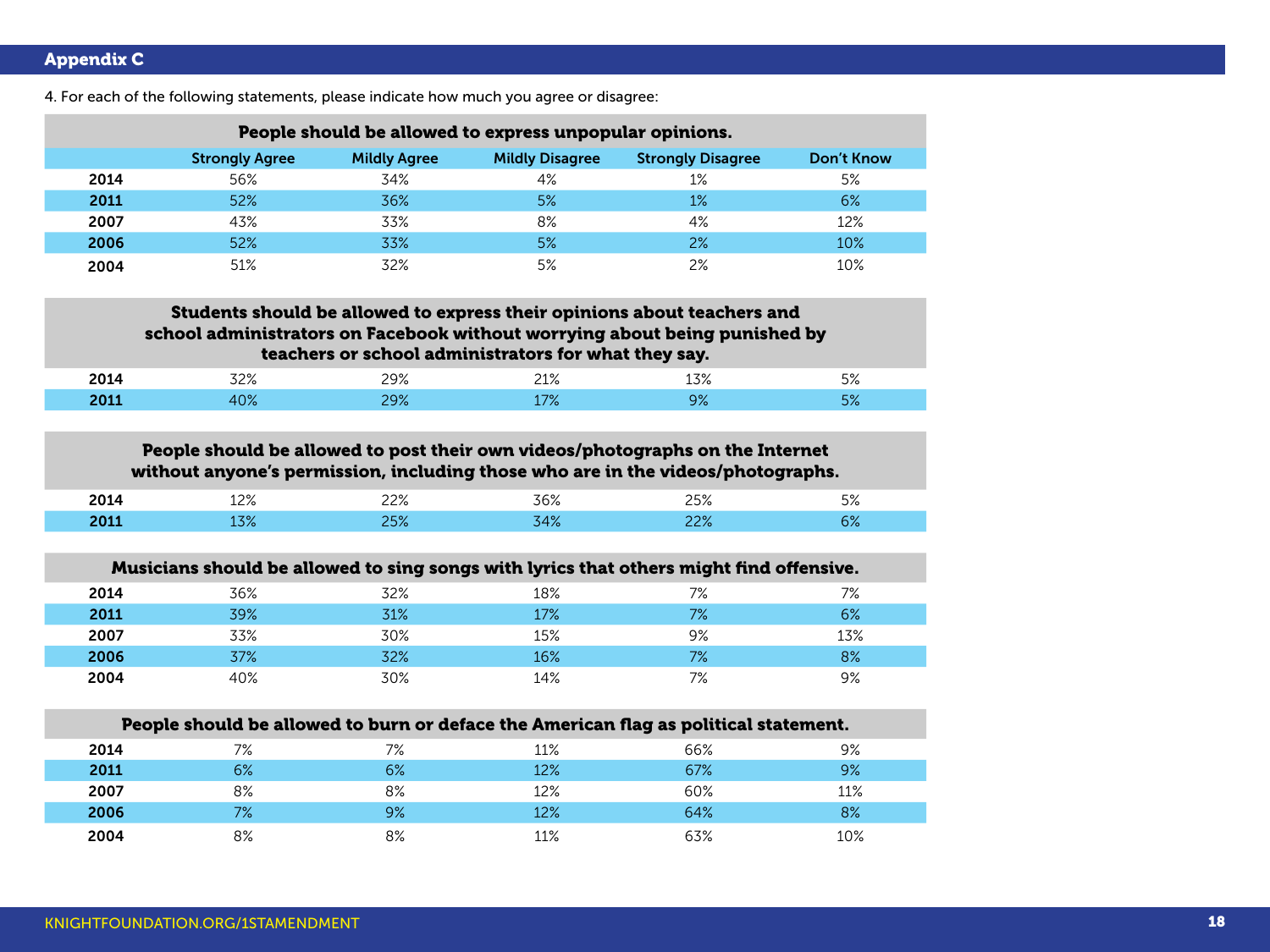|      | <b>Strongly Agree</b> | <b>Mildly Agree</b> | <b>Mildly Disagree</b>                                                                                 | <b>Strongly Disagree</b>                                                                        | <b>Don't Know</b> |
|------|-----------------------|---------------------|--------------------------------------------------------------------------------------------------------|-------------------------------------------------------------------------------------------------|-------------------|
| 2014 | 33%                   | 28%                 | 20%                                                                                                    | 9%                                                                                              | 10%               |
| 2011 | 30%                   | 29%                 | 21%                                                                                                    | 10%                                                                                             | 10%               |
| 2007 | 26%                   | 28%                 | 21%                                                                                                    | 11%                                                                                             | 14%               |
| 2006 | 26%                   | 28%                 | 23%                                                                                                    | 13%                                                                                             | 10%               |
| 2004 | 24%                   | 27%                 | 22%                                                                                                    | 14%                                                                                             | 13%               |
|      |                       |                     |                                                                                                        | Online websites should be allowed to publish freely without government approval of the content. |                   |
| 2014 | 30%                   | 29%                 | 21%                                                                                                    | 9%                                                                                              | 10%               |
|      |                       |                     |                                                                                                        |                                                                                                 |                   |
| 2011 | 28%                   | 30%                 | 21%                                                                                                    | 10%<br>High school students should be allowed to report on controversial issues in              | 11%               |
|      |                       |                     |                                                                                                        | their student newspapers without the approval of school authorities.                            |                   |
| 2014 | 29%                   | 32%                 | 22%                                                                                                    | 7%                                                                                              | 10%               |
| 2011 | 29%                   | 32%                 | 20%                                                                                                    | 8%                                                                                              | 11%               |
|      |                       |                     | People should be able to send online messages and make<br>phone calls without government surveillance. |                                                                                                 |                   |
|      | 58%                   | 25%                 | 9%                                                                                                     | 3%                                                                                              | 5%                |
|      |                       |                     |                                                                                                        | Consumers should be able to search online without businesses tracking their activity.           |                   |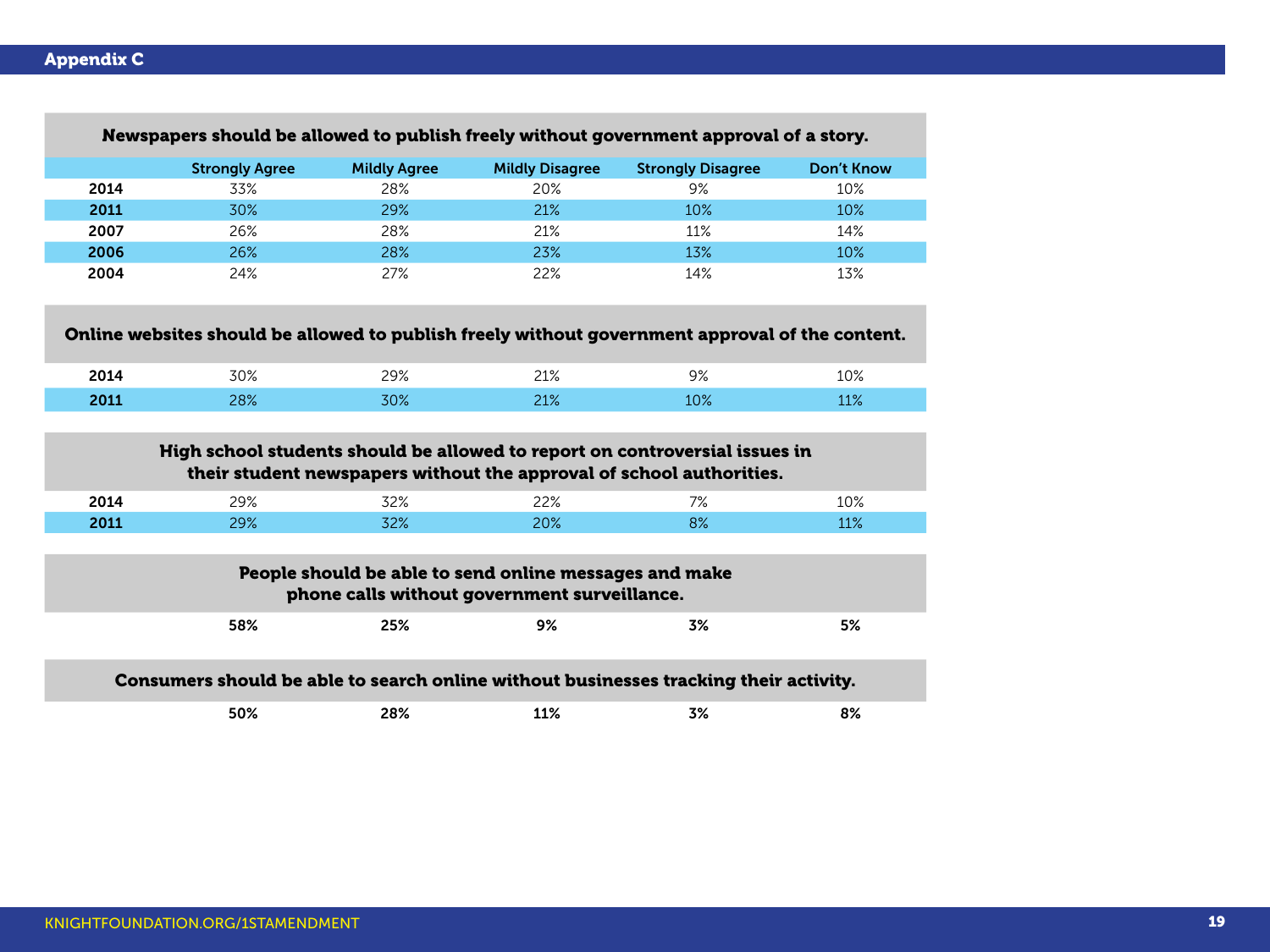#### Appendix C

5. The First Amendment became part of the U.S Constitution more than 200 years ago. Here is what it says: "Congress shall make no law respecting an establishment of religion or prohibiting the free exercise thereof, or abridging the freedom of speech or of the press, or the right of the people peaceably to assemble, and to petition the government for a redress of grievances."

Based on your own feelings about the First Amendment, how do you feel about the following statement: The First Amendment goes too far in the rights it guarantees.

|      | <b>Strongly</b><br>agree | <b>Mildly agree</b> | <b>Mildly</b><br>disagree | <b>Strongly</b><br>disagree | <b>Don't know</b> |
|------|--------------------------|---------------------|---------------------------|-----------------------------|-------------------|
| 2014 | 8%                       | 16%                 | 22%                       | 33%                         | 21%               |
| 2011 | 7%                       | 17%                 | 22%                       | 31%                         | 23%               |
| 2007 | 12%                      | 20%                 | 21%                       | 25%                         | 21%               |
| 2006 | 18%                      | 27%                 | 16%                       | 21%                         | 19%               |
| 2004 | 12%                      | 23%                 | 19%                       | 25%                         | 21%               |

6. Which one of the five rights in the First Amendment is the most important to you? (choose one only)

| Freedom of<br>speech | Freedom of<br>the press | <b>Freedom of</b><br>religion | <b>Freedom to</b><br>peaceably<br>assemble | Freedom to<br>petition the<br>government |
|----------------------|-------------------------|-------------------------------|--------------------------------------------|------------------------------------------|
| 65%                  | 3%                      | 25%                           | $2\%$                                      | 5%                                       |

7. Are the rights guaranteed by the First Amendment something you personally think about or are they something you take for granted?

|      | <b>Personally think</b><br>about | <b>Take for granted</b> | Don't know |
|------|----------------------------------|-------------------------|------------|
| 2014 | 34%                              | 39%                     | 27%        |
| 2011 | 29%                              | 38%                     | 33%        |
| 2007 | 25%                              | 38%                     | 36%        |
| 2006 | 24%                              | 42%                     | 34%        |
| 2004 | 27%                              | 36%                     | 37%        |

8. How concerned are you personally about the privacy of personal information you give out on the Internet?

| Very      | Somewhat  | Not too   | Not at all | Don't know |
|-----------|-----------|-----------|------------|------------|
| concerned | concerned | concerned | concerned  |            |
| 28%       | 42%       | 21%       | 5%         | 4%         |

9. How important is it to you that the content you post online be private and available only to those whom you want it to be available?

| Very important | Somewhat        | Not too important Not important | at all | Don't |
|----------------|-----------------|---------------------------------|--------|-------|
| to me          | important to me | to me                           |        | know  |
| 44%            | 36%             | 11%                             | 3%     | 6%    |

10. Do you agree or disagree with this statement: The government should be allowed to spy on anyone's online messages and phone calls as a way of identifying possible terrorists?

| <b>Strongly agree</b> | <b>Mildly agree</b> | <b>Mildly</b><br>disagree | Strongly<br>disagree | Don't know |
|-----------------------|---------------------|---------------------------|----------------------|------------|
| 8%                    | 25%                 | 26%                       | 34%                  | 7%         |

11. Do you agree or disagree with this statement: Businesses should be allowed to track your searches online to personalize your search results and sell you products.

| <b>Strongly agree</b> | <b>Mildly agree</b> | <b>Mildly disagree</b> | Strongly<br>disagree | Don't know |
|-----------------------|---------------------|------------------------|----------------------|------------|
| 3%                    | 17%                 | 31%                    | 40%                  | 9%         |

12. How often, if ever, do you read user agreements or privacy statements for the devices, social networks or wireless networks you use?

| <b>Always</b> | <b>Often</b> | Not very often | <b>Never</b> | Don't know |
|---------------|--------------|----------------|--------------|------------|
| 4%            | 10%          | 29%            | 51%          | 7%         |

13. Now thinking specifically about online privacy…Have you ever turned to any of the following people or places for advice about how to manage your privacy online?

|                                  | <b>Yes</b> | <b>No</b> |
|----------------------------------|------------|-----------|
| Friend or peer                   | 49%        | 51%       |
| <b>Brother, sister or cousin</b> | 36%        | 65%       |
| Parent                           | 42%        | 58%       |
| <b>Teacher</b>                   | 10%        | 90%       |
| <b>Website</b>                   | 29%        | 71%       |

14. When you post a picture on a social networking site, do you think that others should be allowed to use and distribute that picture without your permission?

| 'es |     | <b>Don't Know</b> |
|-----|-----|-------------------|
| 14% | 72% | 14%               |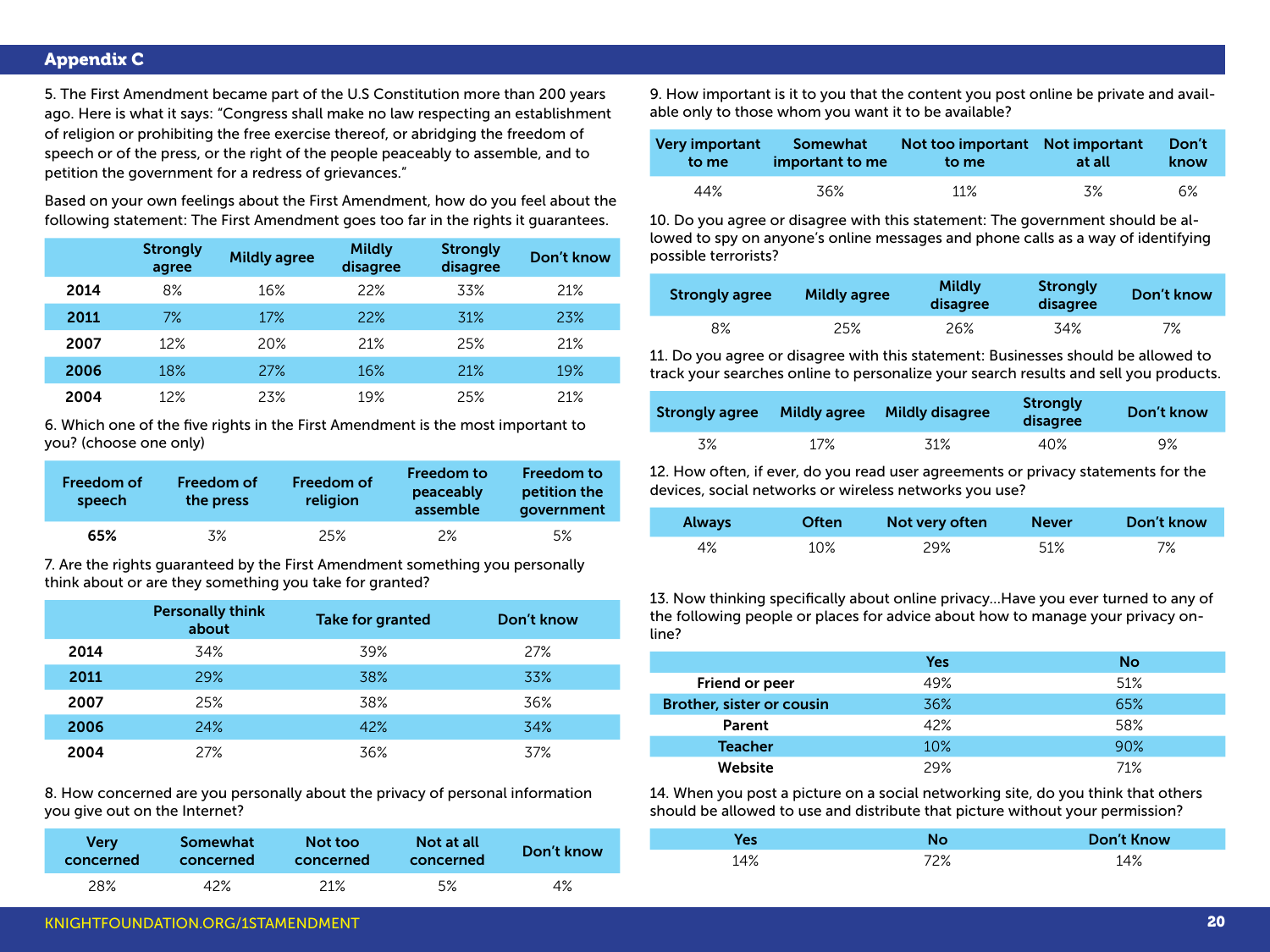### Appendix C

15. Have you ever thought about making a phone call or sending a text or online message, but then decided not to because you thought the government was secretly monitoring phone calls and online activity?

| ез  |     | Don't know |
|-----|-----|------------|
| 21% | 69% | 10%        |

16. Would you approve or disapprove of the actions of a person who exposed a secret government program that monitors all phone and Internet communications in a search for terrorists?

| Approve | <b>Disapprove</b> | Don't know |
|---------|-------------------|------------|
| 36%     | 29%               | 36%        |

17. How much have you heard or read about the NSA (a U.S. government agency) obtaining records from telephone and Internet companies in order to compile telephone call logs and Internet communications?

| <b>A</b> lot | <b>Some</b> | <b>A Little</b> | Nothing at all Don't know |     |
|--------------|-------------|-----------------|---------------------------|-----|
| 20%          | 23%         | 27%             | 20%                       | 10% |

18. What is your gender?

|      | <b>Male</b> | Female |
|------|-------------|--------|
| 2014 | 53%         | 47%    |
| 2011 | 52%         | 48%    |
| 2006 | 50%         | 50%    |
| 2004 | 50%         | 50%    |

19. Are you Spanish/Hispanic/Latino?

|      | <b>Yes</b> | <b>No</b> |
|------|------------|-----------|
| 2014 | 12%        | 89%       |
| 2011 | 11%        | 89%       |
| 2006 | 12%        | 88%       |
| 2004 | 15%        | 85%       |

20.What race are you?

|      | White/<br><b>Caucasian</b> | <b>Black/</b><br>African-<br><b>American</b> | <b>American</b><br>Indian | <b>Asian</b> | <b>Other</b><br>race |
|------|----------------------------|----------------------------------------------|---------------------------|--------------|----------------------|
| 2014 | 73%                        | 13%                                          | 2%                        | 4%           | 8%                   |
| 2011 | 73%                        | 13%                                          | 3%                        | 5%           | 6%                   |
| 2006 | 73%                        | 11%                                          | $1\%$                     | 3%           | 12%                  |
| 2004 | 68%                        | 14%                                          | 2%                        | 4%           | 12%                  |

21. What is your family's current financial situation?

|      | <b>Rich</b> | <b>Upper</b><br>Income | <b>Middle</b><br>Income | <b>Lower</b><br>Income | Poor |
|------|-------------|------------------------|-------------------------|------------------------|------|
| 2014 | 4%          | 21%                    | 61%                     | 11%                    | 3%   |
| 2011 | 3%          | 21%                    | 60%                     | 13%                    | 3%   |
| 2006 | 4%          | 24%                    | 61%                     | 9%                     | 2%   |
| 2004 | 5%          | 23%                    | 59%                     | 10%                    | 4%   |

22 Which of the following grades is closest to your current overall grade point average?

|      | Α   | B   |     | D  | Е     |
|------|-----|-----|-----|----|-------|
| 2014 | 40% | 40% | 17% | 3% | $1\%$ |
| 2011 | 33% | 41% | 22% | 4% | 1%    |
| 2006 | 30% | 45% | 21% | 3% | $1\%$ |
| 2004 | 28% | 42% | 23% | 4% | 2%    |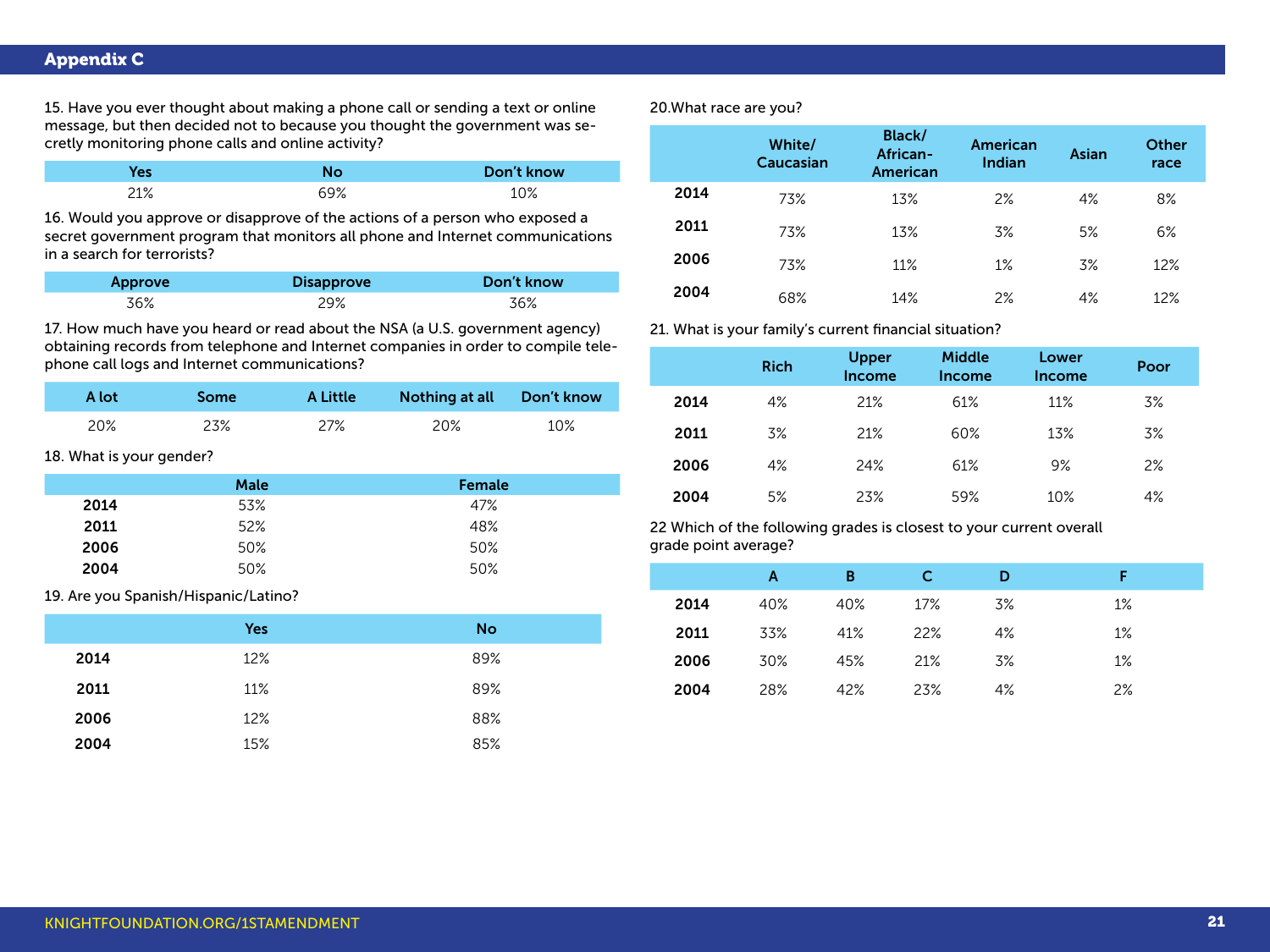## Teacher Questionnaire

1. How often do you get news, meaning new information or a report about something that has recently happened?

| More than once a<br>day | About once a day | Several times a<br>week | About once a week | Less than once a<br>week | <b>Never</b> |
|-------------------------|------------------|-------------------------|-------------------|--------------------------|--------------|
| 64%                     | 22%              | 10%                     | 3%                | 1%                       | ገ%           |

2. How often, if at all, do you do each of the following:

|                                                                                     | More than<br>once a day | <b>About once</b><br>a day | <b>Several</b><br>times<br>a week | <b>About once</b><br>a week | <b>Less than</b><br>once<br>a week | <b>Never</b> |
|-------------------------------------------------------------------------------------|-------------------------|----------------------------|-----------------------------------|-----------------------------|------------------------------------|--------------|
| Get news and information from mobile<br>devices such as smartphones and<br>tablets? | 50%                     | 18%                        | 10%                               | 4%                          | 6%                                 | 12%          |
| Use online social networks to get news<br>and information?                          | 36%                     | 18%                        | 9%                                | 6%                          | 8%                                 | 24%          |
| Receive text messages that include news<br>or information?                          | 19%                     | 11%                        | 10%                               | 6%                          | 17%                                | 37%          |
| Read a news article online.                                                         | 41%                     | 22%                        | 15%                               | 11%                         | 8%                                 | 2%           |
| Read a news article in print.                                                       | 15%                     | 21%                        | 18%                               | 17%                         | 20%                                | 9%           |
| Watch a news story on TV.                                                           | 30%                     | 29%                        | 19%                               | 9%                          | 9%                                 | 5%           |
| Watch a video news story online.                                                    | 13%                     | 22%                        | 21%                               | 18%                         | 19%                                | 6%           |
| Read a printed non-fiction book.                                                    | 9%                      | 11%                        | 12%                               | 11%                         | 45%                                | 14%          |
| Read an electronic non-fiction book.                                                | 3%                      | 6%                         | 8%                                | 7%                          | 35%                                | 42%          |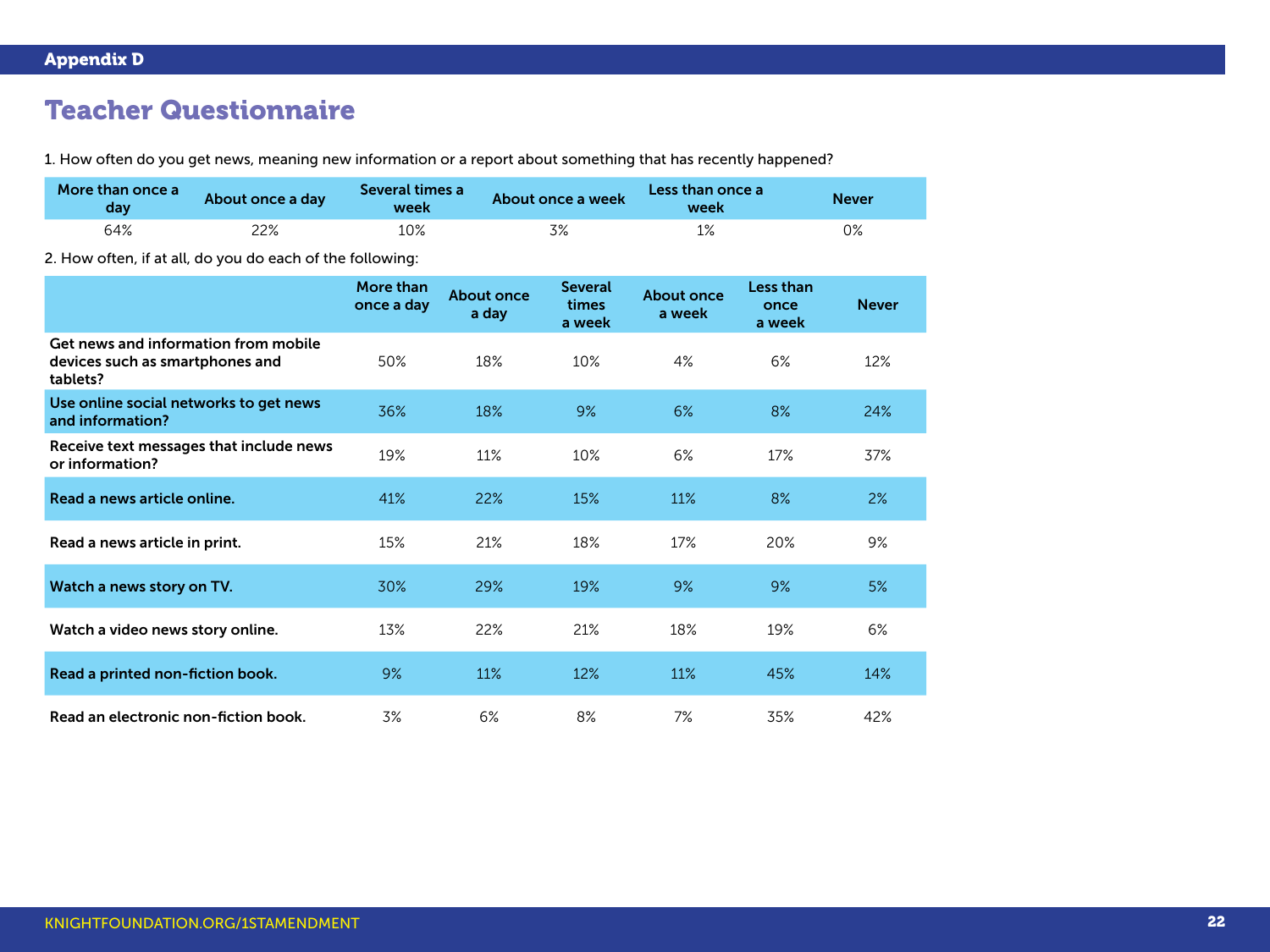### Appendix D

|      | <b>Yes</b> | <b>No</b> |
|------|------------|-----------|
| 2014 | 29%        | 71%       |
| 2011 | 30%        | 71%       |
| 2007 | 26%        | 74%       |
| 2006 | 29%        | 71%       |
| 2004 | 24%        | 76%       |

3. In the past three years have you taught any classes that dealt with the First Amendment to the U.S Constitution?

4. For each of the following statements, please indicate how much you agree or disagree:

| People should be allowed to express unpopular opinions. |                       |                     |                        |                          |            |  |  |
|---------------------------------------------------------|-----------------------|---------------------|------------------------|--------------------------|------------|--|--|
|                                                         | <b>Strongly Agree</b> | <b>Mildly Agree</b> | <b>Mildly Disagree</b> | <b>Strongly Disagree</b> | Don't Know |  |  |
| 2014                                                    | 61%                   | 35%                 | 2%                     | $1\%$                    | 1%         |  |  |
| 2011                                                    | 65%                   | 30%                 | 3%                     | 1%                       | 2%         |  |  |
| 2007                                                    | 62%                   | 32%                 | 3%                     | 2%                       | 2%         |  |  |
| 2006                                                    | 75%                   | 21%                 | 3%                     | 1%                       | 0%         |  |  |
| 2004                                                    | 72%                   | 25%                 | 2%                     | 1%                       | 1%         |  |  |

### Students should be allowed to express their opinions about teachers and school administrators on Facebook without worrying about being punished by teachers or school administrators for what they say.

| --- | $\sim$<br>ە⁄ د<br>$ -$ | 740/<br>$-1/r$ | _J/0 | $\cap$           | 1 O /<br>170  |
|-----|------------------------|----------------|------|------------------|---------------|
|     | , טו<br>42/0           | 1101<br>T / C  |      | 700 <sub>1</sub> | . n /<br>т ∕о |

#### People should be allowed to post their own videos/photographs on the Internet without anyone's permission, including those who are in the videos/photographs.

| 301 A<br>-U14 | $\sim$<br>$\sim$ /0<br>$\sim$ | $\sim$ 0.4<br>⊥∪ ⁄o | n c o /<br>. v / | $\epsilon$ pol<br>)U /o | 70/<br>ە⁄ ب     |
|---------------|-------------------------------|---------------------|------------------|-------------------------|-----------------|
| .<br>----     | 70                            | 00                  | ים ∩י<br>        | 10/<br>— 70             | $\Omega$<br>~0⁄ |

|      |     | Musicians should be allowed to sing songs with lyrics that others might find offensive. |     |     |    |
|------|-----|-----------------------------------------------------------------------------------------|-----|-----|----|
| 2014 | 37% | 32%                                                                                     | 16% | 14% | 1% |
| 2011 | 32% | 33%                                                                                     | 17% | 16% | 2% |
| 2007 | 25% | 30%                                                                                     |     | 22% | 3% |

2006 35% 29% 19% 15% 2% **2004** 28% 2004 28% 30% 29% 2004 21% 28% 21%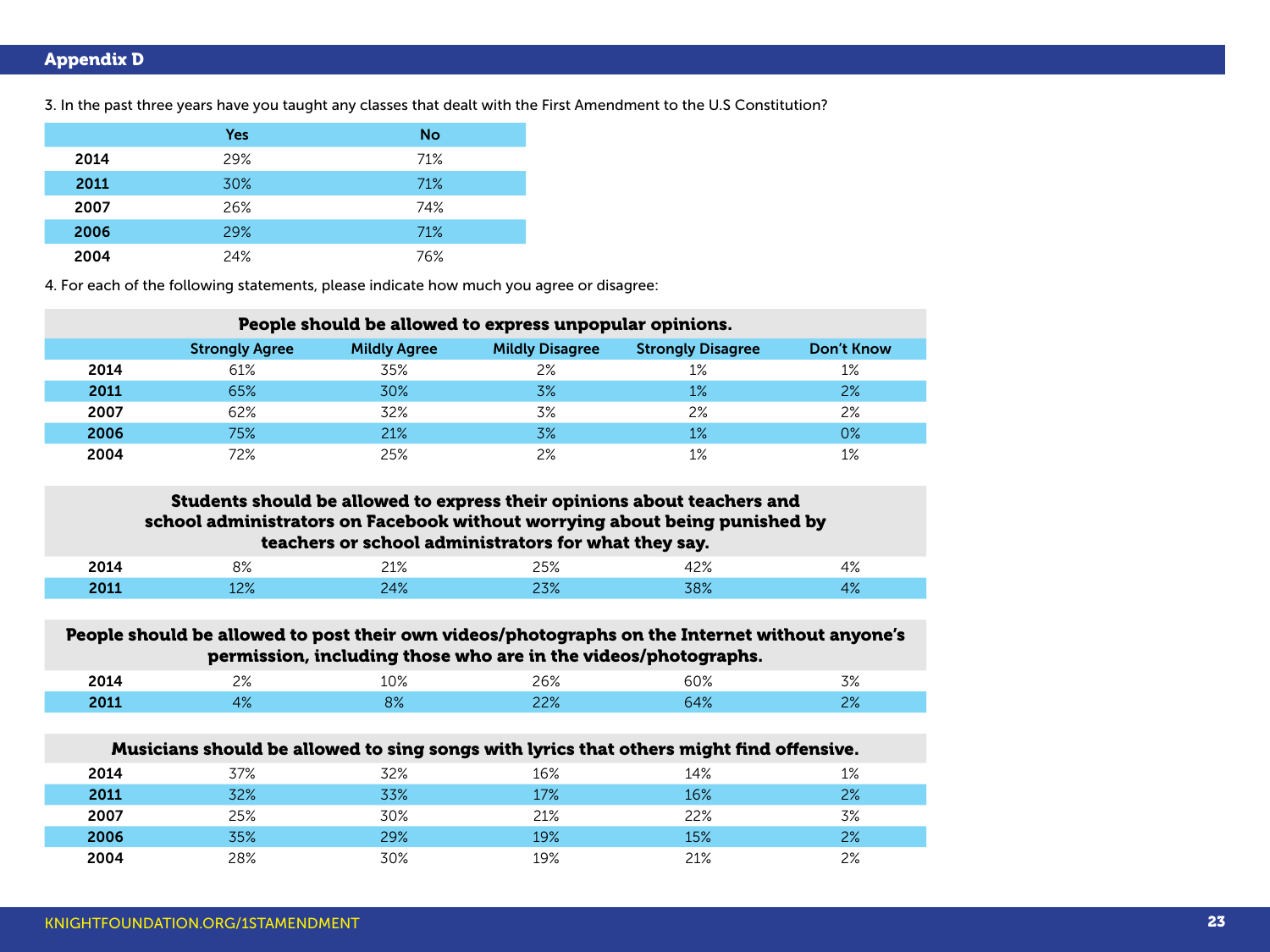| People should be allowed to burn or deface the American flag as a political statement |                       |                     |                        |                          |                   |  |
|---------------------------------------------------------------------------------------|-----------------------|---------------------|------------------------|--------------------------|-------------------|--|
|                                                                                       | <b>Strongly Agree</b> | <b>Mildly Agree</b> | <b>Mildly Disagree</b> | <b>Strongly Disagree</b> | <b>Don't Know</b> |  |
| 2014                                                                                  | 16%                   | 13%                 | 10%                    | 57%                      | 3%                |  |
| 2011                                                                                  | 16%                   | 13%                 | 11%                    | 58%                      | 3%                |  |
| 2007                                                                                  | 12%                   | 12%                 | 11%                    | 61%                      | 3%                |  |
| 2006                                                                                  | 16%                   | 13%                 | 11%                    | 58%                      | 2%                |  |
| 2004                                                                                  | 15%                   | 13%                 | 11%                    | 59%                      | 2%                |  |

#### People should be allowed to burn or deface the American flag as a political statement

|      |     | Newspapers should be allowed to publish freely without government approval of a story. |        |    |    |
|------|-----|----------------------------------------------------------------------------------------|--------|----|----|
| 2014 | 57% | 26%                                                                                    | 10%    | 5% | 2% |
| 2011 | 52% | 26%                                                                                    | $11\%$ | 8% | 3% |
| 2007 | 48% | 28%                                                                                    | 15%    | 5% | 3% |
| 2006 | 57% | 22%                                                                                    | 13%    | 7% | 1% |
| 2004 | 53% | 27%                                                                                    | 12%    | 6% | 2% |

### Online websites should be allowed to publish freely without government approval of the content.

| $\mathbf{M}$ | $\Omega$       | 700/          | 170/                      | 00 <sup>2</sup> | $\sim$     |
|--------------|----------------|---------------|---------------------------|-----------------|------------|
|              | FO /o          | JU 70         | 1J/0                      | ، د             | $\sim$ /0  |
|              |                |               |                           |                 |            |
|              | $\sim$ $\circ$ | 7001<br>, , , | $\sim$ 0.<br>$\Delta U/c$ | $\bigcap$       | 20 A<br>7٥ |

### High school students should be allowed to report on controversial issues in their student newspapers without the approval of school authorities.

| 2014 | 13% | 28% | 30% | 27% | 2% |
|------|-----|-----|-----|-----|----|
| 2011 | 11% | 24% | 29% | 33% | 2% |
| 2007 | 12% | 23% | 24% | 38% | 3% |
| 2006 | 13% | 27% | 28% | 31% | 1% |
| 2004 | 13% | 26% | 27% | 31% | 1% |

| People should be able to send online messages and make<br>phone calls without government surveillance. |     |     |    |    |  |
|--------------------------------------------------------------------------------------------------------|-----|-----|----|----|--|
| 54%                                                                                                    | 28% | 12% | 4% | 2% |  |

| Consumers should be able to search online without businesses tracking their activity. |     |    |    |     |
|---------------------------------------------------------------------------------------|-----|----|----|-----|
| 68%                                                                                   | 23% | 6% | 2% | 10/ |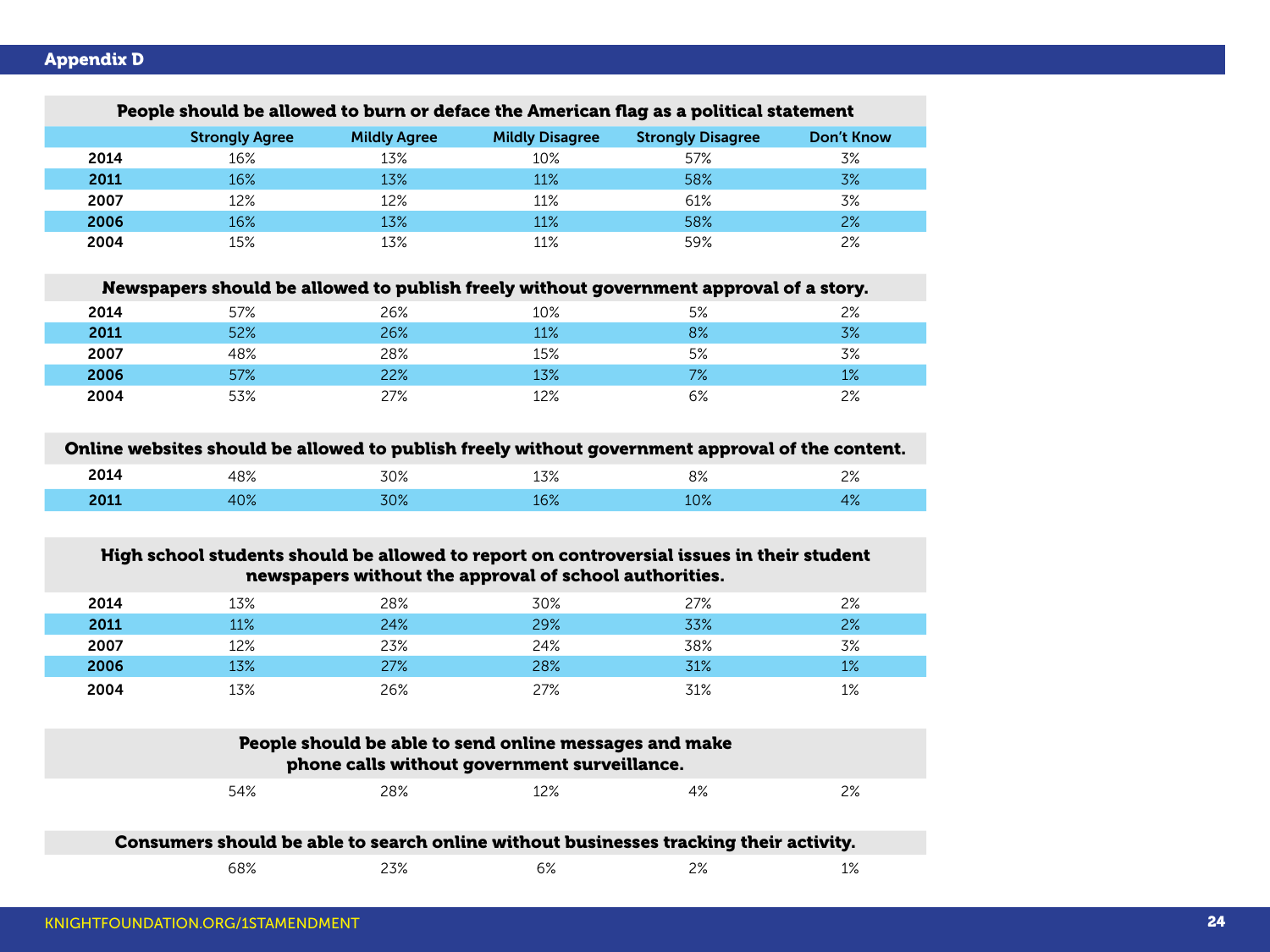5. The First Amendment became part of the U.S Constitution more than 200 years ago. Here is what it says: "Congress shall make no law respecting an establishment of religion or prohibiting the free exercise thereof, or abridging the freedom of speech or of the press, or the right of the people peaceably to assemble, and to petition the government for a redress of grievances."

Based on your own feelings about the First Amendment, how do you feel about the following statement: The First Amendment goes too far in the rights it guarantees.

|      | <b>Strongly</b><br>agree | <b>Mildly agree</b> | <b>Mildly</b><br>disagree | <b>Strongly</b><br>disagree | Don't know |
|------|--------------------------|---------------------|---------------------------|-----------------------------|------------|
| 2014 | 4%                       | 14%                 | 20%                       | 57%                         | $6\%$      |
| 2011 | 6%                       | 19%                 | 18%                       | 49%                         | 9%         |
| 2007 | 8%                       | 20%                 | 20%                       | 43%                         | 8%         |
| 2006 | 12%                      | 21%                 | 12%                       | 50%                         | 5%         |
| 2004 | 9%                       | 20%                 | 16%                       | 50%                         | 5%         |

6. Which one of the five rights in the First Amendment is the most important to you? (choose one only)

| Freedom of<br>speech | Freedom of<br>the press | <b>Freedom of</b><br>religion | <b>Freedom to</b><br>peaceably<br>assemble | <b>Freedom to</b><br>petition the<br>government |
|----------------------|-------------------------|-------------------------------|--------------------------------------------|-------------------------------------------------|
| 40%                  | 7%                      | 42%                           | 5%                                         | 8%                                              |

7. Are the rights guaranteed by the First Amendment something you personally think about or are they something you take for granted?

|      | <b>Personally think</b><br>about | <b>Take for granted</b> | Don't know |
|------|----------------------------------|-------------------------|------------|
| 2014 | 48%                              | 46%                     | 6%         |
| 2011 | 53%                              | 52%                     | 5%         |
| 2007 | 49%                              | 47%                     | 5%         |
| 2006 | 49%                              | 47%                     | 4%         |
| 2004 | 50%                              | 46%                     | 4%         |

8. How concerned are you personally about the privacy of personal information you give out on the Internet?

| <b>Very</b> | Somewhat  | Not too   | Not at all | Don't know |
|-------------|-----------|-----------|------------|------------|
| concerned   | concerned | concerned | concerned  |            |
| 52%         | 38%       | 9%        | 1%         | 0%         |

9. How important is it to you that the content you post online be private and available only to those whom you want it to be available?

| Very important<br>to me | <b>Somewhat</b><br>important to<br>me | Not too<br>important to<br>me | <b>Not important</b><br>at all | Don't know |
|-------------------------|---------------------------------------|-------------------------------|--------------------------------|------------|
| 73%                     | 21%                                   | 5%                            | 1%                             | $1\%$      |

10. Do you agree or disagree with this statement: The government should be allowed to spy on anyone's online messages and phone calls as a way of identifying possible terrorists?

| <b>Strongly agree</b> | <b>Mildly agree</b> | <b>Mildly disagree</b> | <b>Strongly</b><br>disagree | Don't know |
|-----------------------|---------------------|------------------------|-----------------------------|------------|
| 11%                   | 35%                 | 22%                    | 29%                         | 3%         |

11. Do you agree or disagree with this statement: Businesses should be allowed to track your searches online to personalize your search results and sell you products.

| <b>Strongly agree</b> | <b>Mildly agree</b> | <b>Mildly disagree</b> | <b>Strongly</b><br>disagree | Don't know |
|-----------------------|---------------------|------------------------|-----------------------------|------------|
| 1%                    | $10\%$              | 28%                    | 59%                         | $1\%$      |

12. How often, if ever, do you read user agreements or privacy statements for the devices, social networks or wireless networks you use?

| <b>Always</b> | <b>Often</b> | Not very often | <b>Never</b> | Don't know |
|---------------|--------------|----------------|--------------|------------|
| 5%            | 16%          | 53%            | 26%          | 0%         |

13. When you post a picture on a social networking site, do you think that others should be allowed to use and distribute that picture without your permission?

|     |      | Don't know |
|-----|------|------------|
| 10% | 0.20 | 8%         |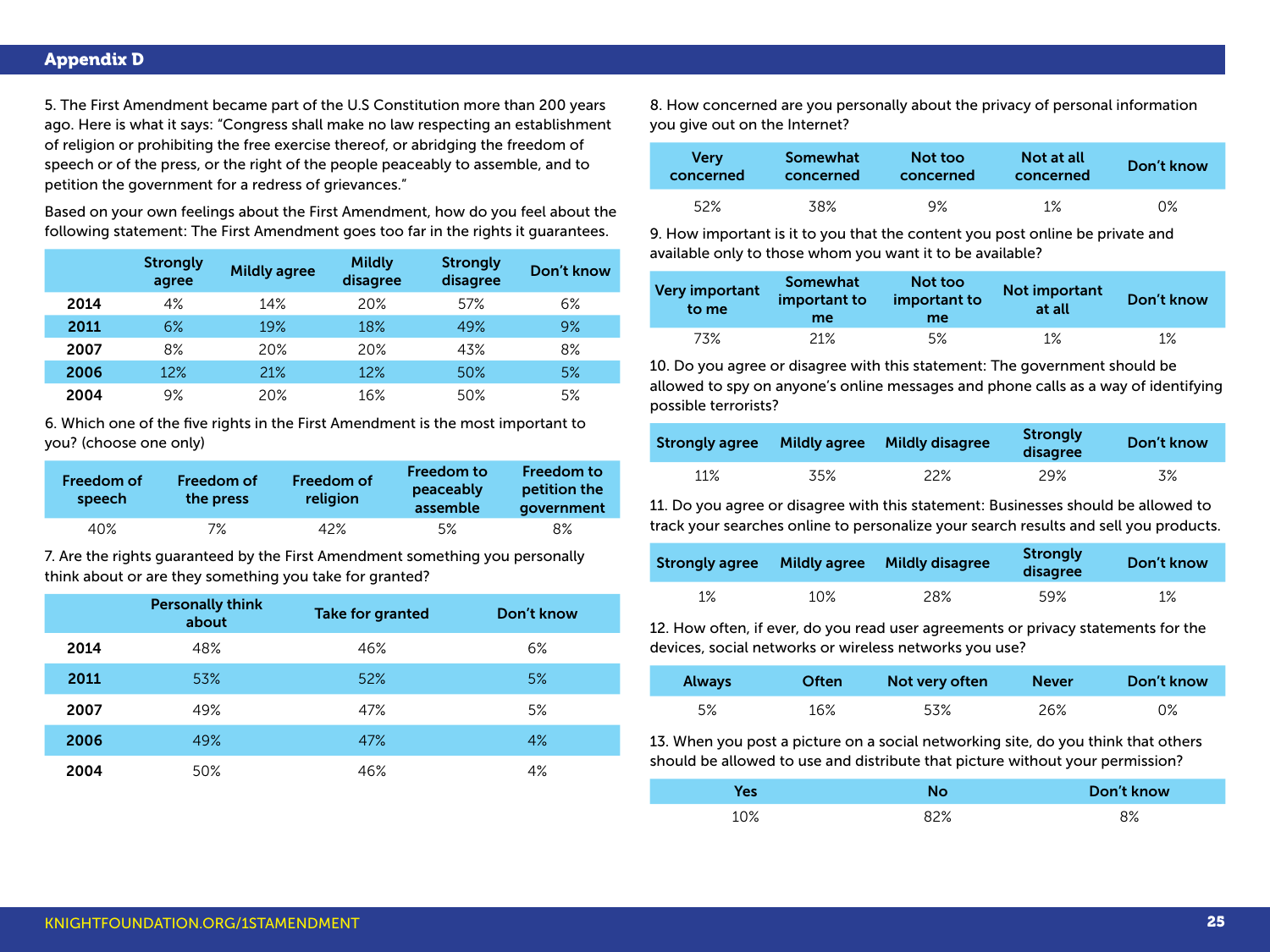### Appendix D

14. Have you ever thought about making a phone call or sending a text or online message, but then decided not to because you thought the government was secretly monitoring phone calls and online activity?

|     |     | Don't know |
|-----|-----|------------|
| 12% | 86% | マツ         |

15. Would you approve or disapprove of the actions of a person who exposed a secret government program that monitors all phone and internet communications in a search for terrorists?

| Approve | <b>Disapprove</b> | Don't know |
|---------|-------------------|------------|
| 37%     | 26%               | 37%        |

16. How much have you heard or read about the NSA (a U.S. government agency) obtaining records from telephone and Internet companies in order to compile telephone call logs and Internet communications?

| A lot | Some <sup>-</sup> | A Little | Nothing at all Don't know |    |
|-------|-------------------|----------|---------------------------|----|
| 28%   | 34%               | 24%      | 12%                       | 1% |

17. What is your gender?

|      | <b>Male</b> | Female |
|------|-------------|--------|
| 2014 | 42%         | 58%    |
| 2011 | 42%         | 58%    |
| 2006 | 42%         | 58%    |
| 2004 | 42%         | 58%    |